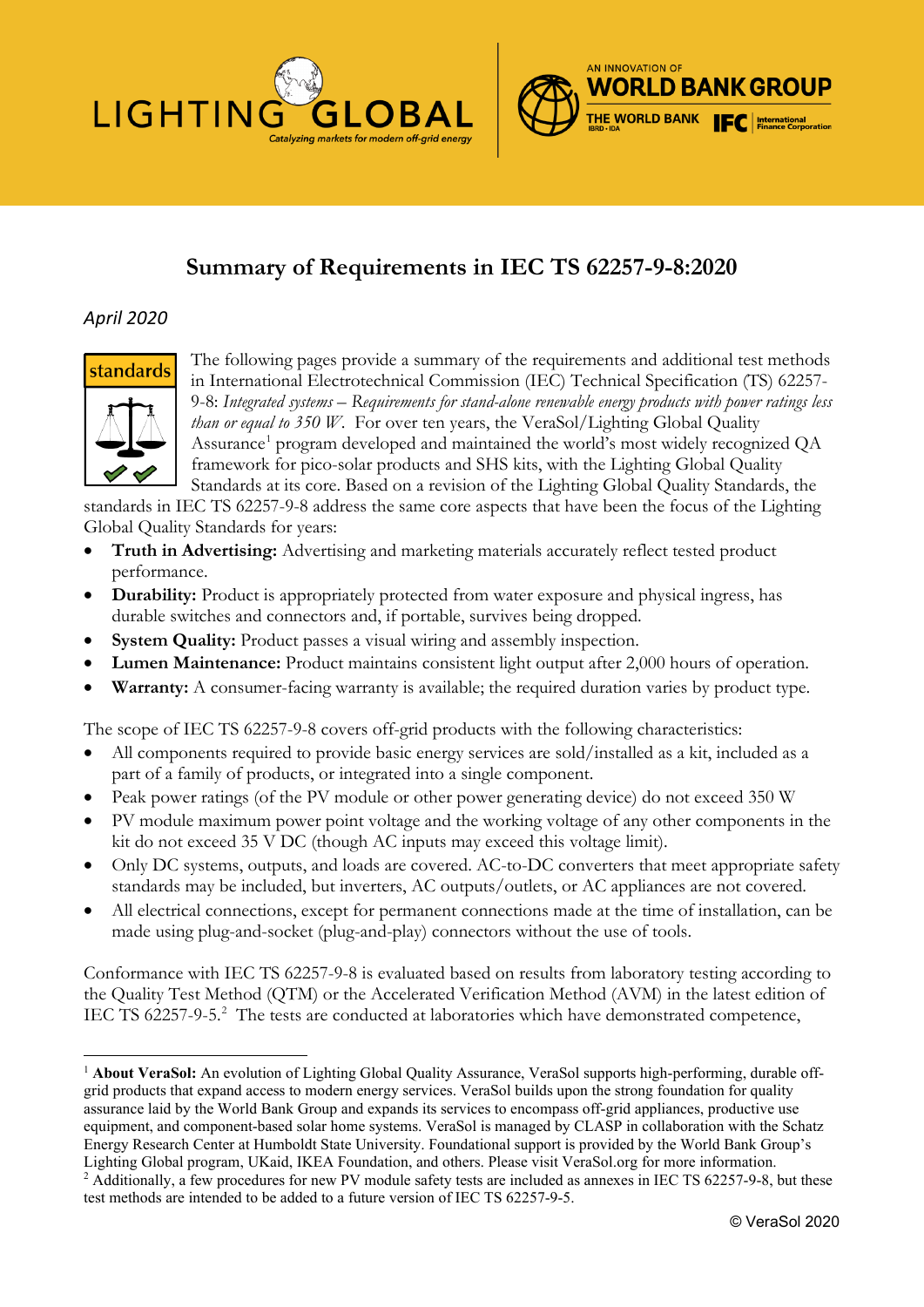metrological traceability, and impartiality, for example by accreditation to ISO/IEC 17025, using randomly-procured samples. Products with similar or interchangeable components may not require full re-testing, as IEC TS 62257-9-5 includes provisions for:

- − minimizing duplicative testing for [similar products](https://www.lightingglobal.org/resource/testing-similar-products-policy/) and products with pay-as-you-go [\(PAYG\)](https://www.lightingglobal.org/resource/quality-assurance-for-pay-as-you-go-energy-systems/) add-ons,
- − allowing for streamlined testing of [product families,](https://www.lightingglobal.org/resource/framework-for-testing-product-component-families/) and
- − enabling products sold under [multiple brands](https://www.lightingglobal.org/resource/co-branding-policy/) but technically identical to one another to reference one set of test results.

On-going qualification is subject to successful [market surveillance](https://www.lightingglobal.org/resource/market-check-testing-policy/) testing according to the Market Check Method (MCM). Additionally, [renewal testing,](https://www.lightingglobal.org/resource/policy-for-renewing-test-results/) equivalent to a primary check test in IEC TS 62257-9-5, is required after two years.

The following pages provide a *summary* of the requirements in IEC TS 62257-9-8 to enable companies to prepare to meet the new requirements for both newly tested products and products undergoing renewal testing. However, this summary is not exhaustive. Those using the standards are encouraged to carefully review the final version of IEC TS 62257-9-8 once published by the IEC.

New and changed requirements, i.e., differences from the most recent version of the Lighting Global Quality Standards, are written in red text. These changes are collected together and shown in a single list in the *[Change Log for Quality Standards](https://www.lightingglobal.org/resource/change-log-for-quality-standards)*.

| Category <sup>a</sup>                   | <b>Metric</b>                                                                                                                                 | <b>Quality Standard</b>                                                                                                                                                                                                                                                                                                                                                                                                                                             |  |  |
|-----------------------------------------|-----------------------------------------------------------------------------------------------------------------------------------------------|---------------------------------------------------------------------------------------------------------------------------------------------------------------------------------------------------------------------------------------------------------------------------------------------------------------------------------------------------------------------------------------------------------------------------------------------------------------------|--|--|
|                                         | Manufacturer, Product<br>Name and Model No.                                                                                                   | Accurately specified and uniquely identifiable                                                                                                                                                                                                                                                                                                                                                                                                                      |  |  |
|                                         | Performance Reporting<br>Requirements for<br>Products $\leq 10$ W (pico-<br>products, referred to as<br>"Size A" in IEC TS<br>$62257 - 9 - 8$ | -Light output and solar run time are accurately reported on the<br>packaging for the brightest setting. <sup>c</sup><br>-The impact of mobile phone charging or other auxiliary<br>appliance(s) on product performance (e.g. run time) is<br>qualitatively described on packaging.                                                                                                                                                                                  |  |  |
| Truth<br>In<br>Advertising <sup>b</sup> | Performance Reporting<br>Requirements for<br>Products $> 10 W$ (SHS<br>kits, referred to as<br>"Size B" in IEC TS<br>$62257 - 9 - 8$          | -PV power must be accurately reported on the product<br>packaging.<br>-At least one solar run time profile for all of the included light<br>points on high and any other included appliances is provided on<br>the packaging or in the user manual. (This profile may include<br>advertised appliances.)<br>- The packaging or user agreement displays a clear statement<br>regarding battery replacement.                                                          |  |  |
|                                         | <b>Reporting Requirements</b><br>for All Products                                                                                             | -PV modules are labeled with key specifications. <sup>d</sup><br>-Specifications are provided on packaging or user manual for key<br>components including PV modules, batteries, lights, and<br>appliances. <sup>e</sup><br>-Warranty terms are presented as described below. <sup>†</sup><br>-All information must be presented clearly, legibly and with<br>equal prominence to other messages. All information shall be<br>available to customers prior to sale. |  |  |

# **Table 1. Summary of Requirements in IEC TS 62257-9-8 for Pico-Products and Solar Home System Kits**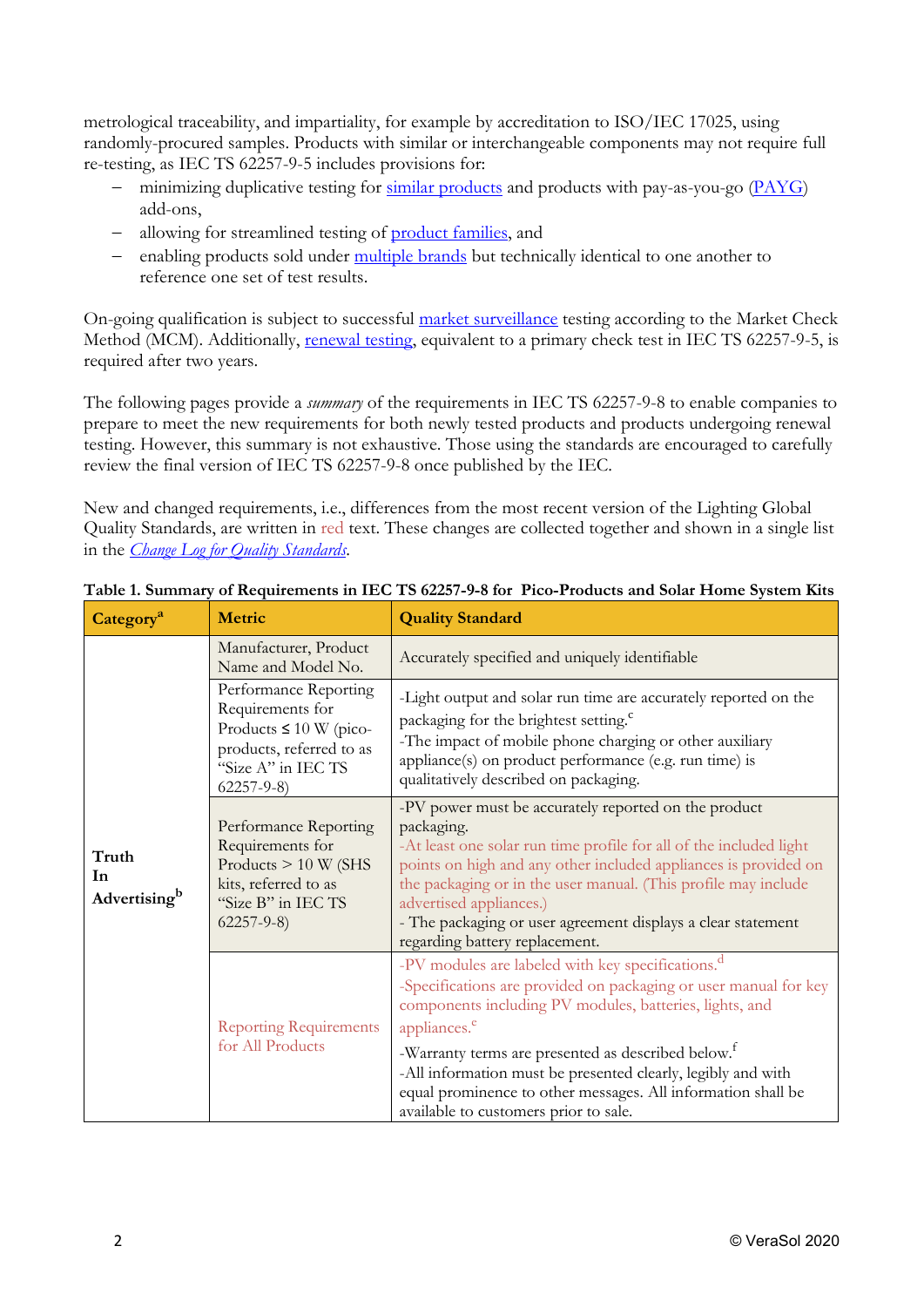| Category <sup>a</sup>                        | <b>Metric</b>                                                                                                                                                                                              | <b>Quality Standard</b>                                                                                                                                                                                                                                                                                                                                                                                                                                                                                                 |  |  |
|----------------------------------------------|------------------------------------------------------------------------------------------------------------------------------------------------------------------------------------------------------------|-------------------------------------------------------------------------------------------------------------------------------------------------------------------------------------------------------------------------------------------------------------------------------------------------------------------------------------------------------------------------------------------------------------------------------------------------------------------------------------------------------------------------|--|--|
| Truth<br>In                                  | All other specifications,<br>including: Light Output,<br>Run Time, Appliance<br>Power Consumption,<br>Lamp Type, PV Power,<br>Battery Capacity,<br>Charger Rating, Ingress<br>Protection, Other<br>Aspects | If reported, accurately specified. <sup>b</sup> If there are both pay-as-you-go<br>(PAYG) and non-PAYG versions of a product, each must be<br>truthfully advertised with respect to energy services provided.                                                                                                                                                                                                                                                                                                           |  |  |
| <b>Advertising</b><br>Continued <sup>b</sup> | Fee-for-service or Pay-<br>as-you-go (PAYG)<br>Metering                                                                                                                                                    | The PAYG system should be capable of accurately metering<br>service to customers so they reliably get the service that is paid<br>for.8                                                                                                                                                                                                                                                                                                                                                                                 |  |  |
|                                              | Functionality                                                                                                                                                                                              | All advertised features must be functional. Any description of<br>the product that appears on the packaging, inside the package<br>and in any other medium (internet, etc.) should be truthful and<br>accurate. No statements should mislead buyers or end users<br>about the features or utility of the product. Any user interfaces<br>(charge indicators, SOC estimates, etc.) must be accurate.                                                                                                                     |  |  |
| Ports<br>Requirements                        | Output Port<br>Functionality and Truth-<br>in-Advertising <sup>h</sup>                                                                                                                                     | Port voltage and current specifications, if provided, must be<br>accurate. Included appliances must function when connected to<br>output ports. Power output of ports must be sufficient to power<br>appliances that are advertised but not included. Specific<br>guidelines for USB and 12 V ports are below. Ports that are<br>intended for a function other than providing power, such as data<br>ports, are not required to meet this standard, but these ports<br>must be marked as "not for charging" or similar. |  |  |
| Lumen<br>Maintenance                         | Lumen Maintenance at<br>2,000 Hours                                                                                                                                                                        | Average relative light output of all samples $\geq 90\%$ of initial light<br>output at 2,000 hours with only one sample allowed to fall below<br>85% OR All samples maintain $\geq$ 95% of light output at 1,000<br>hours. <sup>1</sup> If an included lighting appliance provides >15 lumens, it<br>is subject to the lumen maintenance standard.                                                                                                                                                                      |  |  |
| Health and<br>Safety                         | <b>AC-DC Charger Safety</b>                                                                                                                                                                                | Any included AC-DC charger carries a<br>recognized consumer electronics safety certification. <sup>1</sup>                                                                                                                                                                                                                                                                                                                                                                                                              |  |  |
|                                              | Hazardous<br>Substances Ban                                                                                                                                                                                | No battery may contain cadmium or mercury at levels greater<br>than trace amounts (<0.0005% Hg and <0.002% Cd by weight<br>in accordance with the EU Battery Directive)                                                                                                                                                                                                                                                                                                                                                 |  |  |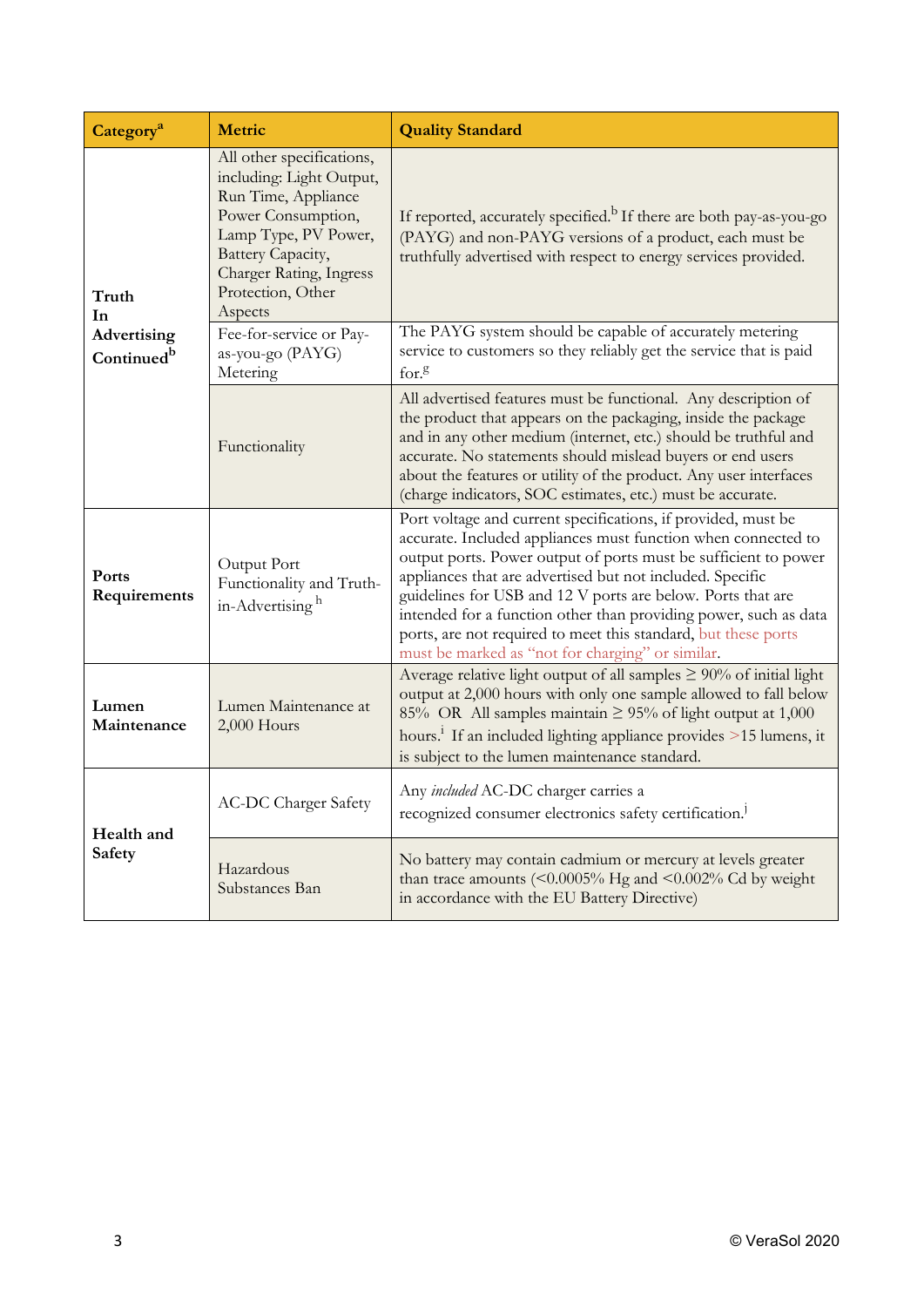| Category <sup>a</sup>             | Metric                                                         | <b>Quality Standard</b>                                                                                                                                                                                                                                                                                                                                                                                                                                                                                                                                                                                                                                                                                                                                                                                                                                                                                                                                                         |  |  |
|-----------------------------------|----------------------------------------------------------------|---------------------------------------------------------------------------------------------------------------------------------------------------------------------------------------------------------------------------------------------------------------------------------------------------------------------------------------------------------------------------------------------------------------------------------------------------------------------------------------------------------------------------------------------------------------------------------------------------------------------------------------------------------------------------------------------------------------------------------------------------------------------------------------------------------------------------------------------------------------------------------------------------------------------------------------------------------------------------------|--|--|
|                                   | Circuit and Overload<br>Protection                             | The system must pass an overcurrent and an overload protection<br>test. Ports shall include overcurrent protection to prevent<br>irreversible damage to the system. The overload protection<br>device shall either completely cut off power to the port, or the<br>circuitry shall limit the current such that even when the load<br>resistance is decreased, the current remains below a safe value<br>which does not damage the system. The overload protection<br>must be easily resettable or replaceable by the user, or must<br>automatically reset. If replaceable fuses are used for circuit<br>protection, sizes must be labeled on the product and listed in the<br>user manual, and, if fuses are replaceable by the user, at least one<br>spare fuse must be included with the product. Included<br>appliances are not required to meet this standard unless they<br>have ports that are intended to provide power and are marked<br>"not for charging" or similar. |  |  |
|                                   | Wiring and Connector<br>Safety                                 | Wires, cables and connectors must be appropriately sized for the<br>expected current and voltage, and all connectors and wire joints<br>shall be robust. <sup>k</sup>                                                                                                                                                                                                                                                                                                                                                                                                                                                                                                                                                                                                                                                                                                                                                                                                           |  |  |
| Health and<br>Safety<br>Continued | PV Module Safety                                               | All PV modules shall undergo additional safety testing <sup>1</sup> ,<br>including:<br>Increased visual screening testing and wiring inspection<br>$\bullet$<br>Durability of markings (not required for integrated PV<br>$\bullet$<br>modules)<br>Sharp edge test (not required for integrated PV<br>modules)<br>Screw connection test (for non-plug-and-play products<br>$\bullet$<br>only)<br>An impact test (not required for integrated PV modules<br>already subject to drop test)<br>A bending or folding test (if the module is intended to<br>$\bullet$<br>be bent or folded during use)<br>A hot-spot endurance or partial shading test (if the<br>module is $> 10$ W)                                                                                                                                                                                                                                                                                                |  |  |
|                                   | Requirements for<br>Systems with Large PV<br>Modules or Arrays | Products with a total maximum solar PV power greater than 240<br>W, open-circuit voltage greater than 35 V, or short-circuit<br>current greater than 8 A shall meet additional safety<br>requirements:<br>PV modules shall meet the requirements for class II<br>modules in IEC 61730, and<br>Charge controllers (or any component connected to the<br>output of the PV module) shall meet IEC 62109 or UL<br>1741.                                                                                                                                                                                                                                                                                                                                                                                                                                                                                                                                                             |  |  |
| <b>Battery</b>                    | <b>Battery Specification</b><br><b>Sheets</b>                  | A battery specification sheet from the battery manufacturer,<br>showing at a minimum acceptable deep discharge protection and<br>overcharge protection thresholds, shall be provided for all<br>batteries. Companies shall declare the battery chemistry and<br>provide a safety data sheet (SDS) or similar documentation to<br>support the declaration for all batteries in the system.                                                                                                                                                                                                                                                                                                                                                                                                                                                                                                                                                                                       |  |  |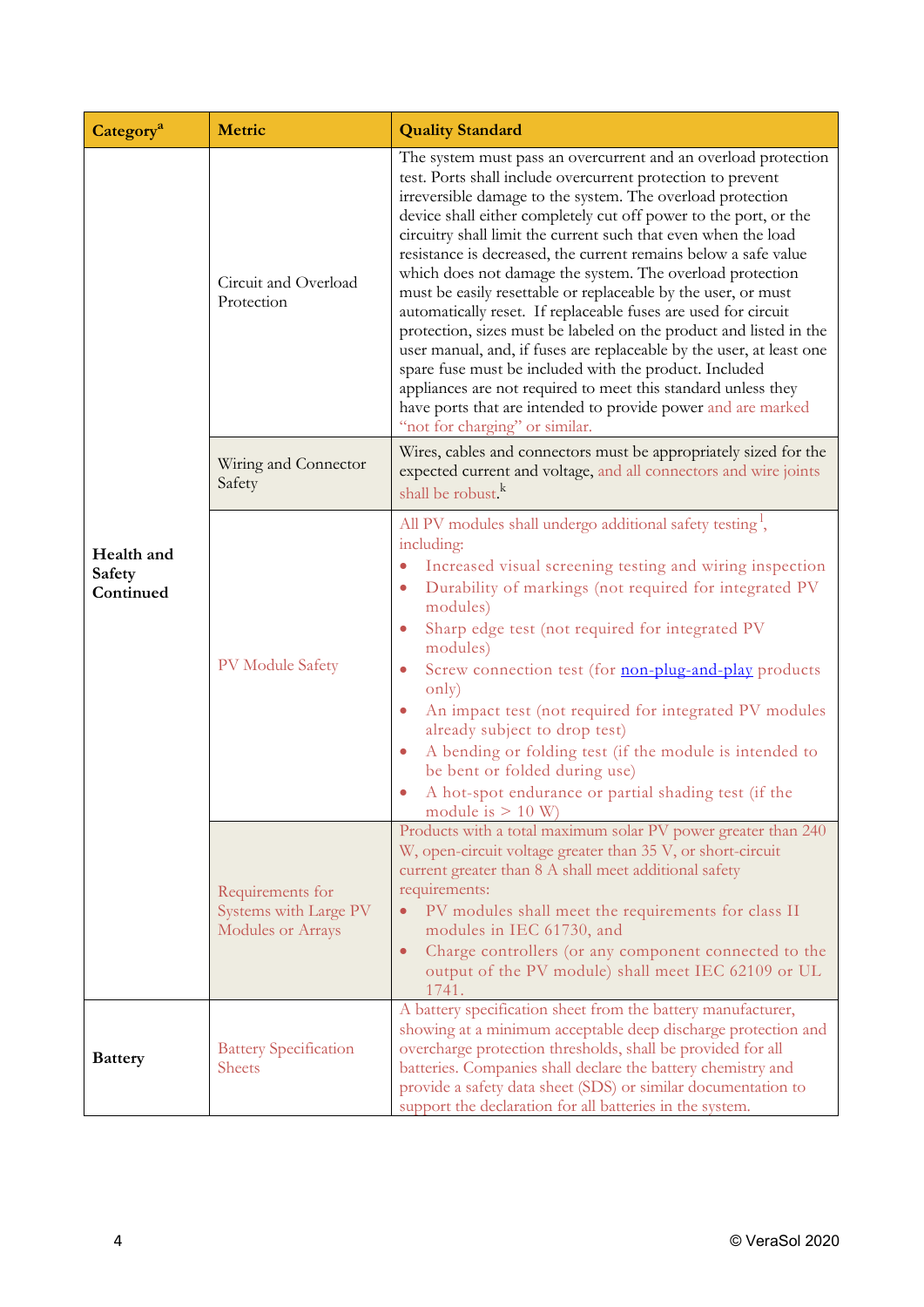| Category <sup>a</sup>                             | Metric                                                                                                    | <b>Quality Standard</b>                                                                                                                                                                                                                                                                                                                                                                                                                                                                                                                                                                                                                                                                                                                                                                                                                                                                                                                                                                                                   |                                                                                                                                                                                                                                                                                                                                                                                          |  |
|---------------------------------------------------|-----------------------------------------------------------------------------------------------------------|---------------------------------------------------------------------------------------------------------------------------------------------------------------------------------------------------------------------------------------------------------------------------------------------------------------------------------------------------------------------------------------------------------------------------------------------------------------------------------------------------------------------------------------------------------------------------------------------------------------------------------------------------------------------------------------------------------------------------------------------------------------------------------------------------------------------------------------------------------------------------------------------------------------------------------------------------------------------------------------------------------------------------|------------------------------------------------------------------------------------------------------------------------------------------------------------------------------------------------------------------------------------------------------------------------------------------------------------------------------------------------------------------------------------------|--|
|                                                   | <b>Battery Protection</b>                                                                                 | All 4 samples are protected by an appropriate charge controller<br>that prolongs battery life and protects the safety of the user. <sup>m</sup><br>Batteries of included appliances must also meet this standard.<br>For PAYG systems, appropriate battery protection must remain<br>active regardless of whether the system is in an enabled or<br>disabled state. To avoid damage to a battery during long-term<br>periods of non-payment disabled system status, the solar module<br>must be able to charge the battery even if the product is in a<br>disabled state. <sup>n</sup>                                                                                                                                                                                                                                                                                                                                                                                                                                    |                                                                                                                                                                                                                                                                                                                                                                                          |  |
| <b>Battery</b><br>Continued                       | Lithium Battery Safety                                                                                    | Lithium batteries must have overcharge protection for individual<br>cells or sets of parallel-connected cells.<br>Lithium batteries shall additionally meet the requirements of a<br>standard for safety during use. Test reports from accredited<br>laboratories shall cover both the individual cell and the fully<br>assembled battery pack.<br>Batteries used in portable applications (i.e. easily hand-<br>carried devices), shall meet either IEC 62133-2, UL<br>62133, or the combination of UL 1642 and UL 2054<br>Batteries used in stationary applications shall either:<br>$\bullet$<br>meet the requirements for portable batteries above, or<br>÷<br>meet the United Nations Recommendations on the<br>transport of dangerous goods: manual of tests and<br>criteria (UN 38.3) and either IEC 62619 or UL 1973.<br>Batteries used in a component with a mass > 18 kg<br>$\bullet$<br>shall meet the requirements of IEC 62619 or UL 1973.<br>Batteries of included appliances must also meet this standard. |                                                                                                                                                                                                                                                                                                                                                                                          |  |
|                                                   | <b>Battery Durability</b>                                                                                 | The average capacity loss of all samples must not exceed 25%<br>and only one sample may have a capacity loss greater than 35%<br>following the battery durability storage test. <sup>o</sup> If an included<br>lighting appliance provides >15 lumens, it is subject to the<br>battery durability standard. All other included appliances are not<br>required to meet this standard.                                                                                                                                                                                                                                                                                                                                                                                                                                                                                                                                                                                                                                      |                                                                                                                                                                                                                                                                                                                                                                                          |  |
| <b>Quality</b> and<br>Durability <sup>p,q,r</sup> | Physical Ingress<br>Protection (for<br>components containing<br>electronics or electrical<br>connections) | Fixed<br>Outdoor                                                                                                                                                                                                                                                                                                                                                                                                                                                                                                                                                                                                                                                                                                                                                                                                                                                                                                                                                                                                          | IP5x                                                                                                                                                                                                                                                                                                                                                                                     |  |
|                                                   |                                                                                                           | All PV<br>Modules<br>All Other<br>Components                                                                                                                                                                                                                                                                                                                                                                                                                                                                                                                                                                                                                                                                                                                                                                                                                                                                                                                                                                              | IP3x OR IP2x with circuit protection<br>IP2x                                                                                                                                                                                                                                                                                                                                             |  |
|                                                   | Water Protection <sup>s</sup><br>(for components)<br>containing electronics or<br>electrical connections) | Fixed<br>Outdoor<br>Components<br>All PV<br>Modules<br>Portable<br>Integrated<br>Components<br>Portable<br>Separate<br>Components<br>Fixed Indoor<br>Components                                                                                                                                                                                                                                                                                                                                                                                                                                                                                                                                                                                                                                                                                                                                                                                                                                                           | Permanent outdoor exposure:<br>IPx5<br>Outdoor rooftop installation:<br>Modified IPx4 OR circuit protection<br>Frequent rain, which requires meeting one of:<br>1)<br>IPx3<br>$IPx1 + technical protection$<br>2)<br>$IPx1 + warning label$<br>3)<br>$Technical protection + warning label$<br>4)<br>Occasional rain:<br>IPx1 OR technical protection OR warning label<br>No requirement |  |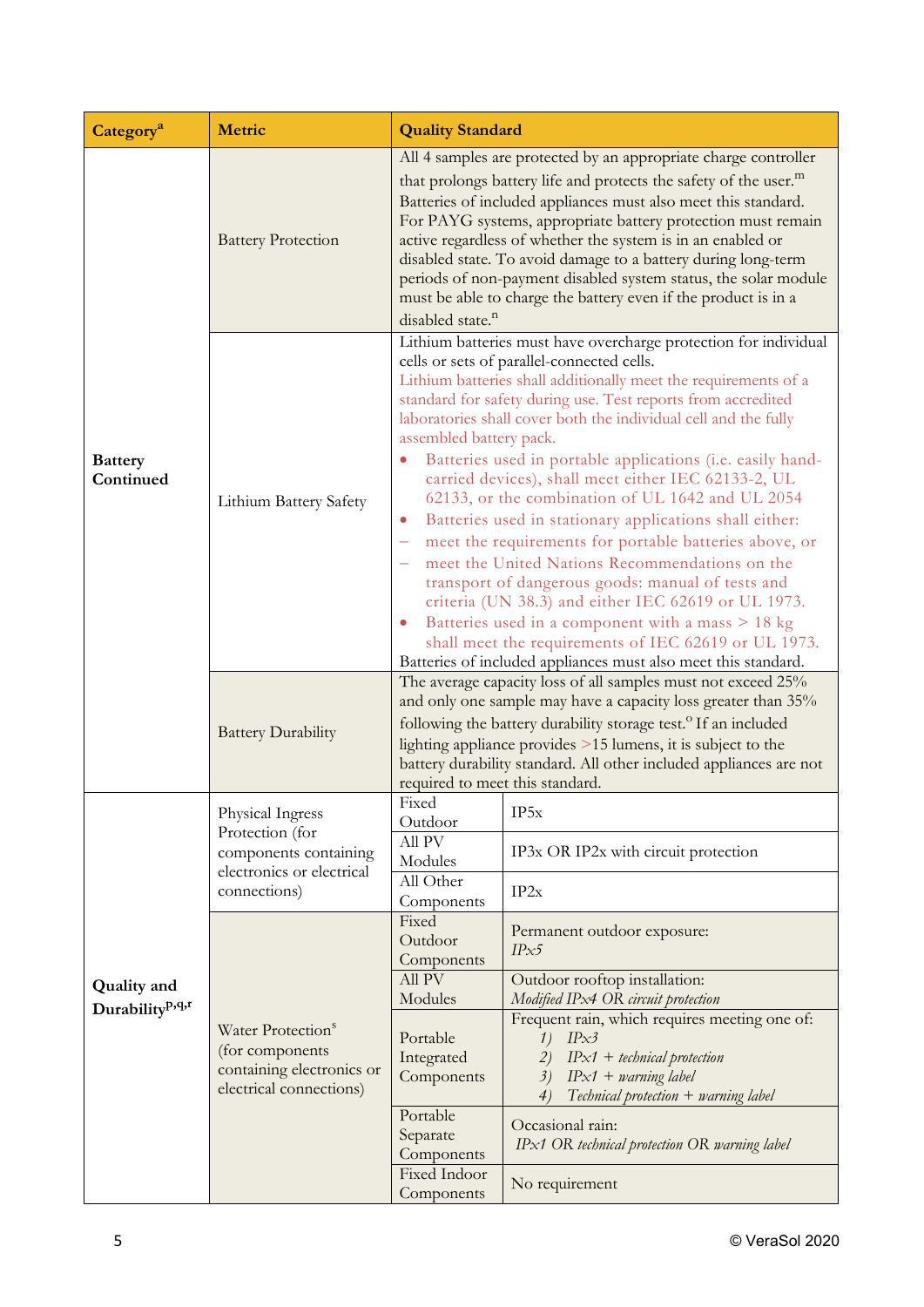| Category <sup>a</sup>                                          | Metric                                                                    | <b>Quality Standard</b>                                                                                                                                                                                                                                                       |                                                                                                                                                                                                                                                                                                                                                                                                                                                                                                                                                      |  |
|----------------------------------------------------------------|---------------------------------------------------------------------------|-------------------------------------------------------------------------------------------------------------------------------------------------------------------------------------------------------------------------------------------------------------------------------|------------------------------------------------------------------------------------------------------------------------------------------------------------------------------------------------------------------------------------------------------------------------------------------------------------------------------------------------------------------------------------------------------------------------------------------------------------------------------------------------------------------------------------------------------|--|
|                                                                | Drop Test                                                                 |                                                                                                                                                                                                                                                                               | Portable lighting components: The number of<br>samples tested is dependent on the product and<br>test type. For QTM tests of portable lights in<br>products $\leq 10$ W, at least 5 out of 6 samples<br>must be functional after the drop test (1 m onto<br>concrete on six faces). For all other tests, all<br>samples are functional.                                                                                                                                                                                                              |  |
|                                                                |                                                                           | Portable<br>Components                                                                                                                                                                                                                                                        | Non-lighting portable appliances (such as<br>battery-powered radios, fans, razors and lights<br>with light output $\leq$ 15 lumens): For QTM tests,<br>all but one sample must be functional following<br>a modified drop test requiring only 2 drops per<br>sample rather than the standard 6 drops. For all<br>other test types, all samples must be functional<br>following the modified drop test. The sides on<br>which the product is dropped will be alternated<br>between samples to ensure that all six sides are<br>dropped at least once. |  |
|                                                                |                                                                           |                                                                                                                                                                                                                                                                               | In all cases, no samples may result in dangerous<br>failures. <sup>t</sup>                                                                                                                                                                                                                                                                                                                                                                                                                                                                           |  |
|                                                                |                                                                           | Fixed Indoor<br>and Outdoor<br>Components                                                                                                                                                                                                                                     | No requirement                                                                                                                                                                                                                                                                                                                                                                                                                                                                                                                                       |  |
| <b>Quality and</b><br>Durability<br>Continued <sup>p,q,r</sup> | Soldering and<br><b>Electronics Quality</b>                               | The system and any included appliances must be rated "Good"<br>or "Fair" for workmanship quality as defined in Annex F of IEC<br>TS 62257-9-5. At most, one sample may fail to function when<br>initially evaluated.                                                          |                                                                                                                                                                                                                                                                                                                                                                                                                                                                                                                                                      |  |
|                                                                | Switch, Gooseneck,<br>Moving Parts, and<br><b>Connector Durability</b>    | Mechanisms<br>expected to<br>be used<br>regularly                                                                                                                                                                                                                             | All samples and any included appliances are<br>functional after 1000 cycles                                                                                                                                                                                                                                                                                                                                                                                                                                                                          |  |
|                                                                |                                                                           | Mechanisms<br>expected to<br>be used<br>primarily<br>during<br>installation <sup>u</sup>                                                                                                                                                                                      | All samples and any included appliances are<br>functional after 100 cycles                                                                                                                                                                                                                                                                                                                                                                                                                                                                           |  |
|                                                                | Strain Relief                                                             | All cables on all samples and any included appliances must pass a<br>strain relief test.                                                                                                                                                                                      |                                                                                                                                                                                                                                                                                                                                                                                                                                                                                                                                                      |  |
|                                                                | Outdoor Cable<br>Durability<br>(for products $> 10 W /$<br>SHS kits only) | Any outdoor cables must be outdoor-rated and UV resistant. V<br>Compliance is primarily determined based on manufacturer<br>declarations and documentation provided by the manufacturer,<br>though market check testing may be used to verify any claims.                     |                                                                                                                                                                                                                                                                                                                                                                                                                                                                                                                                                      |  |
|                                                                | PV Overvoltage<br>Protection                                              | If the battery is disconnected or isolated, the system must not be<br>damaged and the load terminals shall maintain a voltage that is                                                                                                                                         |                                                                                                                                                                                                                                                                                                                                                                                                                                                                                                                                                      |  |
|                                                                | Miswiring Protection                                                      | safe for their intended uses. <sup>W</sup><br>The user interface should be designed to minimize the likelihood<br>of making improper connections. If improper or reversed<br>connections can easily be made, they shall cause no damage to<br>the system or harm to the user. |                                                                                                                                                                                                                                                                                                                                                                                                                                                                                                                                                      |  |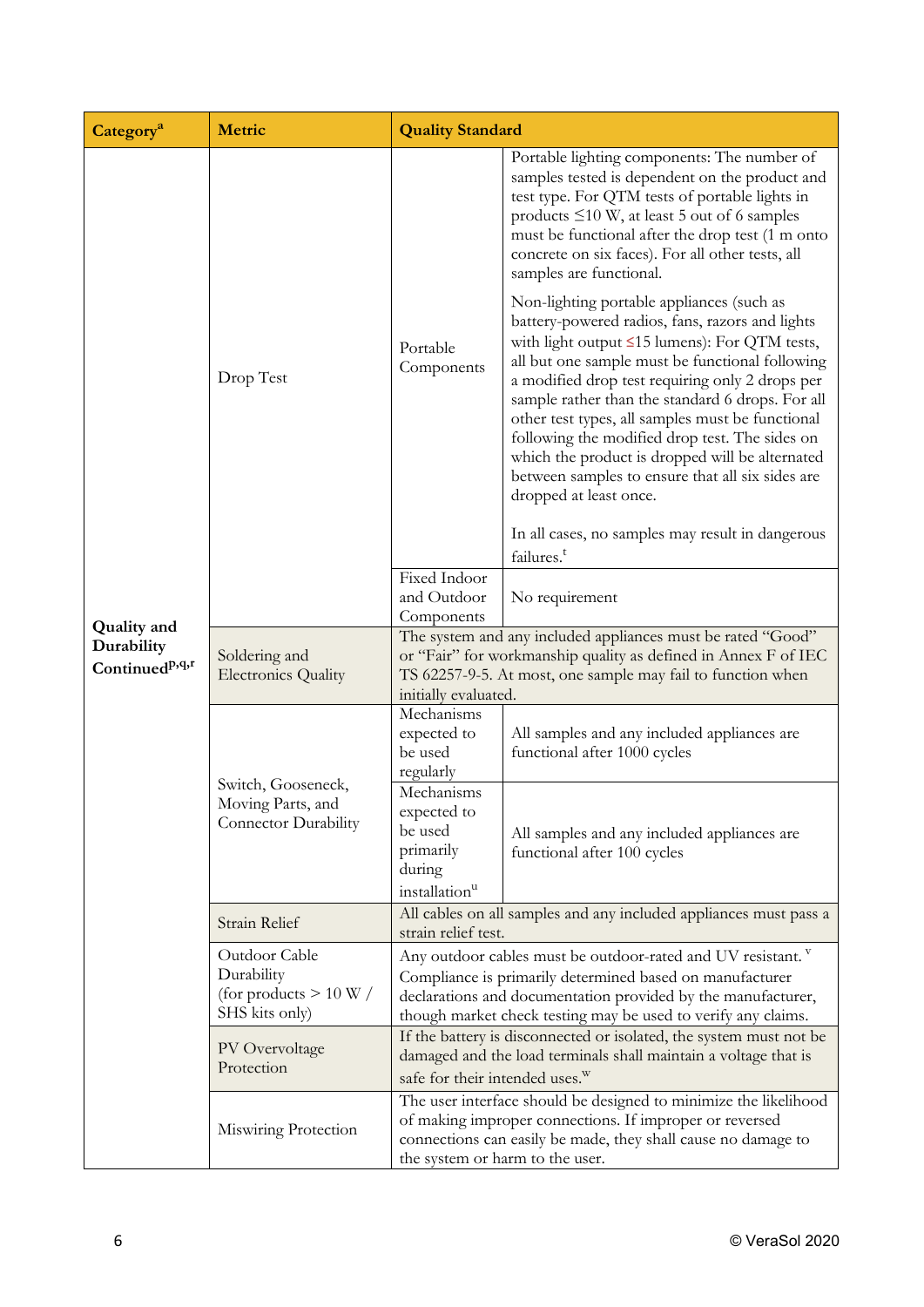| Category <sup>a</sup>                                          | Metric                                                                                               | <b>Quality Standard</b>                                                                                                                                                                                                                                                                                                                                                                                                                                                                                                                                                                                                                                                                                                                                                                                                                                                                                                                                                                                                                               |  |  |
|----------------------------------------------------------------|------------------------------------------------------------------------------------------------------|-------------------------------------------------------------------------------------------------------------------------------------------------------------------------------------------------------------------------------------------------------------------------------------------------------------------------------------------------------------------------------------------------------------------------------------------------------------------------------------------------------------------------------------------------------------------------------------------------------------------------------------------------------------------------------------------------------------------------------------------------------------------------------------------------------------------------------------------------------------------------------------------------------------------------------------------------------------------------------------------------------------------------------------------------------|--|--|
| <b>Quality</b> and<br>Durability<br>Continued <sup>p,q,r</sup> | Non-plug-and-play<br>Connections                                                                     | Systems with non-plug-and-play connections must meet<br>additional requirements as described in the "Electrical<br>Connection Requirements" section below. <sup>x</sup>                                                                                                                                                                                                                                                                                                                                                                                                                                                                                                                                                                                                                                                                                                                                                                                                                                                                               |  |  |
|                                                                | Minimum Warranty<br>Terms for Products<br>$\leq 10$ W (pico-products)                                | Accurately specified and consumer-facing; minimum coverage of<br>at least one year on manufacturing defects under normal use,<br>including the battery. Details are noted below. <sup>f</sup>                                                                                                                                                                                                                                                                                                                                                                                                                                                                                                                                                                                                                                                                                                                                                                                                                                                         |  |  |
|                                                                | Minimum Warranty<br>Terms for Products<br>$> 10 W$ (SHS kits)                                        | Accurately specified and consumer-facing; minimum coverage of<br>at least two years for the system and one year for most included<br>appliances. Details are noted below. <sup>f</sup>                                                                                                                                                                                                                                                                                                                                                                                                                                                                                                                                                                                                                                                                                                                                                                                                                                                                |  |  |
|                                                                | Date of Manufacture                                                                                  | All products shall be labeled with the date of manufacture or a<br>serial number assuring traceability of date of manufacture (i.e.<br>the date need not be discernible to consumers, only to those<br>who are able to interpret the code). The date of manufacture<br>shall be reported with a precision of at least the month and year.<br>If components are packaged separately, each component shall<br>carry these component-specific markings. The label may be on<br>the product or the packaging.                                                                                                                                                                                                                                                                                                                                                                                                                                                                                                                                             |  |  |
| Consumer<br>Information                                        | <b>User Manual</b><br>(for products $> 10 W /$<br>SHS kits only)                                     | User manual must present instructions for installation, use, and<br>troubleshooting of the system. Installation instructions must<br>include appropriate placement and installation of the PV<br>module. Basic electrical safety and system maintenance must also<br>be covered. Installation and operation instructions should be<br>presented using language and graphics that can be understood by<br>the typical consumer. <sup>y</sup>                                                                                                                                                                                                                                                                                                                                                                                                                                                                                                                                                                                                           |  |  |
|                                                                | Component<br>Specifications and<br>Replacement Methods<br>(for products $> 10 W /$<br>SHS kits only) | Consumer information must provide at least one of the<br>following options:<br>1) State that components can be replaced and provide any<br>specifications necessary for a PV module, battery, light, or fuse<br>to function with the system (in addition to the required<br>specifications outlined in the performance reporting<br>requirements), OR<br>2) Provide directions as to how the consumer can get<br>components, including the battery, replaced at service centers,<br><b>OR</b><br>3) Include a clear consumer-facing statement that the batteries<br>and other components are not replaceable.<br>Detailed instructions or descriptions regarding replacing<br>components may be included in the user manual, but a clear<br>statement regarding the battery replacement must be included on<br>the consumer-facing packaging or user agreement. Accepted<br>phrases are:<br>1. Battery is field replaceable<br>2. Battery may only be serviced by manufacturer<br>3. Battery is not replaceable<br>Similar phrases may be acceptable. |  |  |

# **Other Notes**

### <sup>a</sup>*General Notes*

If a sample fails on any aspect at any point during testing, even if not during the specific test used to evaluate that aspect, the product will still fail on the basis of that aspect. For example, if a switch stops functioning on a sample while its luminous flux is being measured, the product would fail for functionality.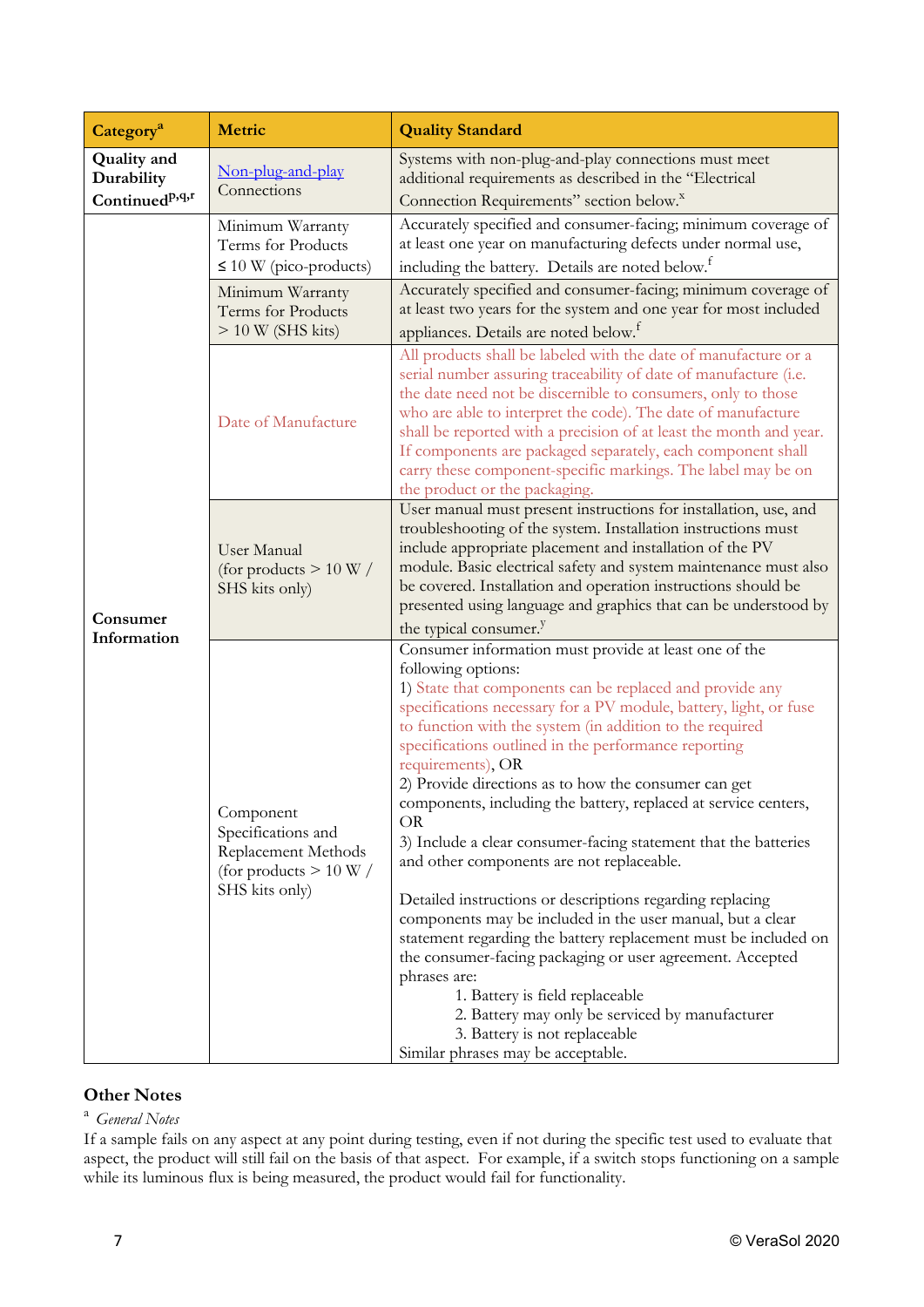In certain cases, where products are designed for special applications (e.g., productive uses), certain requirements may be waived, altered, or strengthened at the discretion of the market development program or government that is using the requirements. Any deviations from the requirements listed in this document will be noted on the test report and any other verification materials (in the case of the VeraSol/Lighting Global program, the Standardized Specification Sheet and Verification Letter) for the product.

### <sup>b</sup> *Notes on Assessment of Truth-in-Advertising*

Numeric aspects, such as light output and run time, must deviate no more than 15% from advertised ratings (though it is always acceptable if actual performance is better than advertised). If a range is provided, the best rating must be within the 15% tolerance. If a run time is advertised, it is assumed to be for solar run time and for the brightest setting, unless otherwise stated. Solar run time and daily energy service, if advertised, must be based on a solar resource of 5 kWh/m2. Additional solar run time and energy service values based on alternative values of solar resource may be advertised; the solar resource in  $kWh/m^2$  used to calculate any such alternative values must be clearly indicated. All advertised features shall be functional. Any description of the product that appears on the packaging, inside the package, and in any other medium (internet, etc.) should be truthful and accurate. No statements should mislead buyers or end users about the features or utility of the product.

Light distribution must only be measured for one sample to determine the full-width-half-max (FWHM) angle.

Included appliances are subject to truth-in-advertising requirements for performance claims. Relevant tests include: light output, battery capacity, power consumption, and the full-battery and solar run time. At the discretion of the market development program, government, or other organization using the requirements, other internationally recognized standards may be referenced in lieu of certain appliance tests specified in IEC TS 62257-9-5. For example, Global LEAP testing may be referenced in lieu of the power consumption test, appliance operating voltage range test, and physical ingress protection test for TVs, fans, and refrigerators. Only lights with light output greater than 15 lumens are required to be assessed for light output and light distribution (these are defined as "accessory lights").

Advertising regarding physical and water ingress protection is evaluated as follows. If a component that would otherwise be considered a fixed indoor component has advertising that includes words or pictures depicting that the product is for use outdoors, camping, boating, or similar, the component shall be subject to the IP requirements for portable integrated products. If a component is advertised to be permanently mounted outdoors (including on a boat), the component shall meet the requirement for fixed outdoor products. If a component is advertised to be used on the water in conditions where it is likely to be submerged, the component shall meet IPX7. [Note, these requirements have been enforced previously with the Lighting Global Quality Standards, but were not formally documented.]

Manufacturers may provide documentation of meeting that IP rating based on test results from an accredited laboratory. The following common advertising terms are expected to meet the following IP levels:

- IPX7: Waterproof, or similar
- IP64: Weatherproof, or similar
- IPX4: Splashproof, or similar
- IPX3 (or IPX1 plus technical protection): Rainproof, protected from heavy rain, or similar
- IPX1 (or technical protection): Water resistant, splash resistant, rated for outdoor use, or similar
- IP5X: Dustproof, protected from dust, or similar

Note, advertisements cannot supersede the basic IP requirements by component form factor described in the "physical ingress protection" and "water protection" sections below. (For example, a fixed outdoor component is required to meet IP55 even if it is only claimed to be "water resistant" and even if it includes an appropriate warning to install in a sheltered area.)

### <sup>c</sup> *Notes on Performance Reporting Requirement for Pico-products*

The light output and solar run time must be reported for the brightest setting, which is defined as all the included light points on, including torches or portable lamps, on their brightest settings and assumes a solar resource of 5 kWh/m2.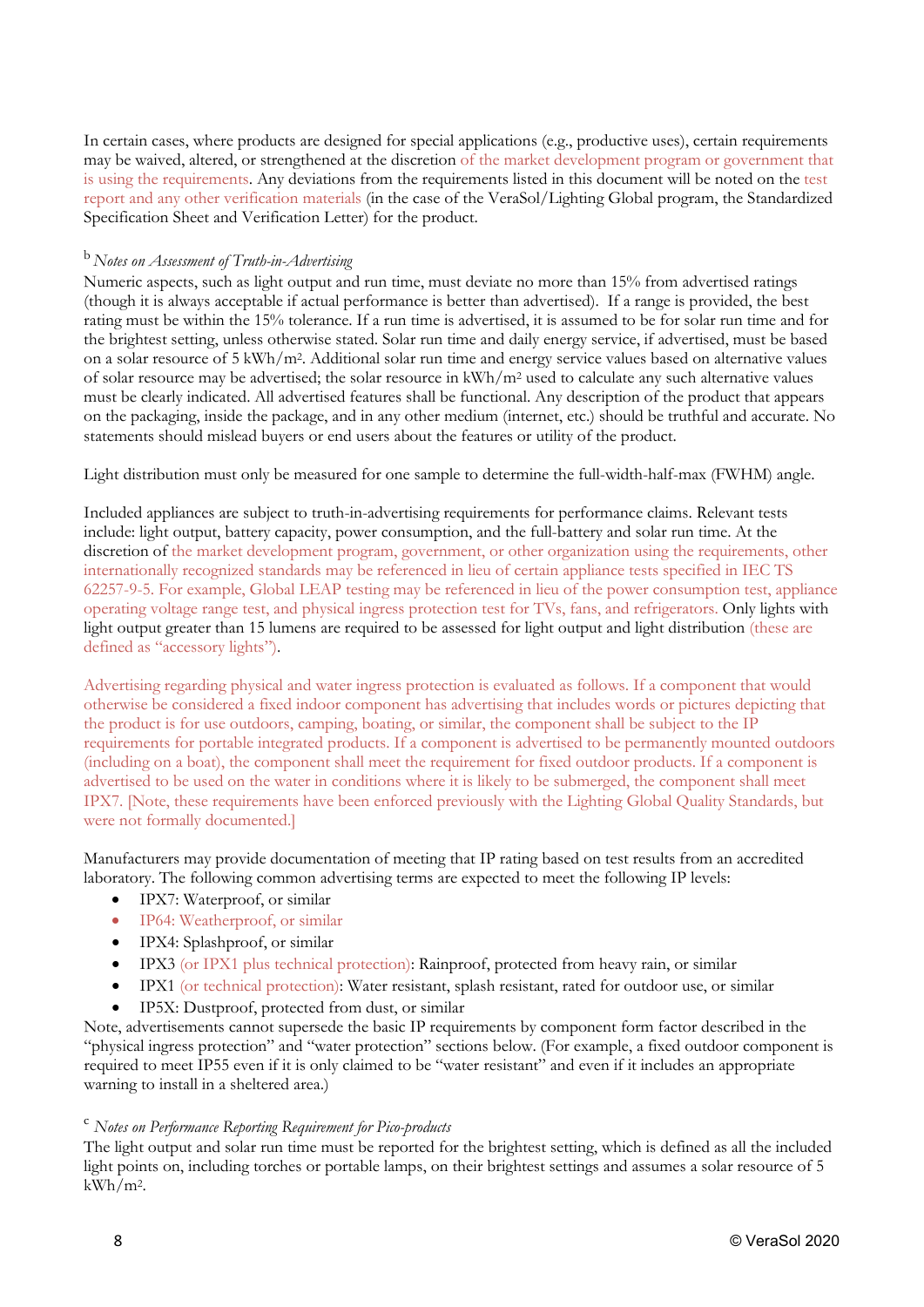# <sup>d</sup> *PV labeling requirement details*

All PV modules that are not integrated into other components shall include a clear and indelible label on the PV module that provides the following information:

- name, registered trade name or registered trade mark of manufacturer;
- type or model number designation;
- serial number (unless included in a kit and marked on another component);
- date and place of manufacture; alternatively, serial number allowing to trace the date and place of manufacture;
- maximum system voltage;
- open-circuit voltage (Voc):
- short-circuit current (Isc);
- maximum power (Pmpp).

All electrical ratings shall be compared to measurements made at standard test conditions (1 000 W/m<sup>2</sup>, 25 °C, air mass index 1.5 according to IEC TS 61836), but ratings at other test conditions (NMOT, etc.) may be included in addition to those at STC.

### <sup>e</sup> *Component labeling requirement details*

For all components, whether packaged with a kit or included as part of a product family, the following performance metrics must be advertised to enable consumers and distributors to compare products and make educated choices. All component specifications must be provided on the packaging or user manual. If the component is packaged with the kit, the information must be presented on the packaging or user manual of the kit. If the component is packaged separately from the kit, the information must be presented on the packaging or user manual of the component. Where indicated, specifications shall also be provided on the component. The requirements for lighting appliances do not apply to accessory lights  $(\leq 15 \text{ lm})$ .

- PV modules (those that are not integrated into other components): maximum power, open-circuit voltage, short-circuit current.
- Batteries: battery chemistry, battery capacity in mAh, Ah, or Wh, and nominal voltage (battery capacity and nominal voltage shall also be marked on the battery)
- Lighting appliances with batteries (excluding main units): luminous flux (or brightness) in lumens and the appliance full-battery run time for the brightest setting
- Lighting appliances without batteries: luminous flux (or brightness) in lumens
- Appliances without batteries (including lighting appliances): power in watts and nominal operating voltage or voltage range
- Appliances with batteries (including lighting appliances): power in watts, nominal charging voltage or voltage range, battery chemistry, battery capacity in mAh, Ah, or Wh, and nominal battery voltage (battery capacity and nominal voltage shall also be marked on the battery)

# <sup>f</sup> *Warranty Requirements Details*

To meet the Standard, the following guidelines shall be followed when presenting and offering a warranty:

- For products  $\leq 10$  W (pico-products), the minimum warranty period is at least one year from the time of purchase by the end-user. The warranty must cover the entire product, including the battery.
- For products > 10 W products (SHS kits), the minimum warranty period from the time of purchase by the end-user is at least:
	- o 2 years for the main system, including the PV module, control box, cables and lights and the system battery. (Note that batteries included within appliances are only required to meet the 1-year warranty). The battery warranty is assumed to include a capacity retention figure of at least 80% at two years, benchmarked to the rated battery capacity.
	- o 1 year for all lighting appliances that include their own batteries (including pico-power lights), all non-lighting appliances, USB charging adaptors and similar accessories.

For all products:

• The warranty must cover, at a minimum, manufacturing defects that impede operation under normal use and protection from early component failure.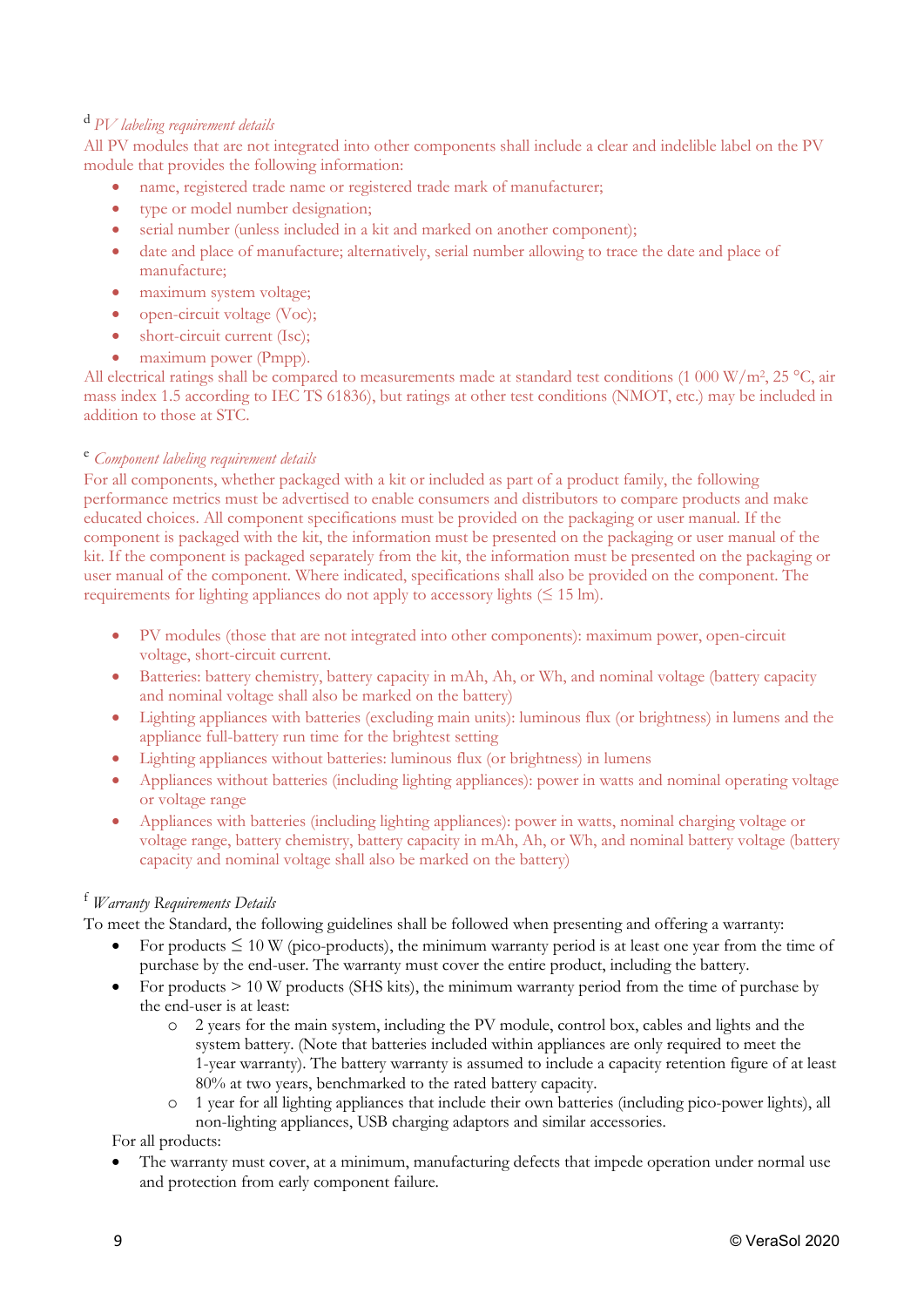- The consumer-facing warranty must explain how the consumer can access the warranty (return to point of purchase/distributor/service center, call or SMS a number, etc.), how the warranty will be executed (repair, replacement, etc.), and should advise the customer to inquire about the warranty terms prior to purchase.
- The consumer-facing warranty must be available to the consumer in writing in a way that enables the end user to verify and understand the terms of the warranty prior to purchase. The written information should be in a regionally appropriate language. Consumer-facing warranties could be included on the product box, or on a user agreement or warranty card that is easily accessed prior to purchase.
- The warranty information must meet the same design requirements as specified for the performance reporting requirements.

Note that this is a *Minimum* Standard and it is up to the discretion of manufacturers and distribution partners to exceed the basic protection offered in these terms to differentiate their products in the market.

### <sup>g</sup> *PAYG Assessment*

These aspects are primarily assessed through manufacturer declaration and measurement of parasitic consumption of the PAYG metering system. In cases where the PAYG version of the product is fully tested, the parasitic consumption of the PAYG metering system is not measured separately, but is included in the standby loss measurement for the product, which impacts the run time estimates for the product.

### *h Requirements for Ports*

### **Truth-in-Advertising Requirements**

Advertised port voltage ranges are subject to truth-in-advertising requirements.

If a voltage range is advertised, the following requirements shall be met at all simulated battery voltages, except that the voltage may fall below the lower limit at the low-battery voltage if this behavior is clearly described in the user manual or in the same place where the voltage range is stated.

- For 5 V ports, the port voltage shall not be less than the advertised minimum voltage, minus a tolerance of 1%, when the port is operating at up to 95% of the advertised current (or power), or, if there is no advertised current (or power), up to 0.5 A.
- For all other ports, including 12 V ports, the port voltage shall not be less than the advertised minimum voltage, minus a tolerance of 1%, when the port is operating at up to 95% of the advertised current (or power), or, if there is no advertised current (or power), at all measured current (or power) values except the highest measured value for each simulated battery voltage level.
- For all ports, the port voltage shall not exceed the advertised maximum voltage, plus a tolerance of 1%, under any test conditions.

If both current and power ratings are advertised, whichever is least favorable to the product shall be used to evaluate the advertised voltage specification. A product may advertise a minimum voltage, a maximum voltage, both, or neither. In addition, a nominal port voltage is frequently advertised. If a single voltage value is specified for a port with no further description, it should be interpreted as a nominal port voltage. Nominal port voltages are not subject to a truth-in-advertising requirement, but should be accurate.

Any port power and current specifications, if provided, shall be accurate. If a current or power range is advertised in association with a port, the port shall be able to provide within 5% of the advertised rating at the typical battery discharge voltage, as defined in IEC/TS 62257-9-5. The current and power ratings are evaluated using the average measured value across all samples. Power output of ports shall be sufficient to power appliances that are advertised but not included.

Separate current ratings may be specified for functionality and for overcurrent protection. The current rating for functionality shall not be less than the current required to use the advertised appliances and to allow the operation of user-supplied appliances in a manner consistent with the consumer-facing advertising and documentation. For example, consider a 12 V-rated port that can reliably provide 12 V at 3 A and has overcurrent protection that activates at 6 A. In this example, the port cannot sustain 12 V at currents above 3 A, and a typical 12 V, 6 A appliance may not work properly at a reduced voltage. A current rating for this situation could state: "the port can supply 6 A, but some appliances might not function properly if the load exceeds 3 A."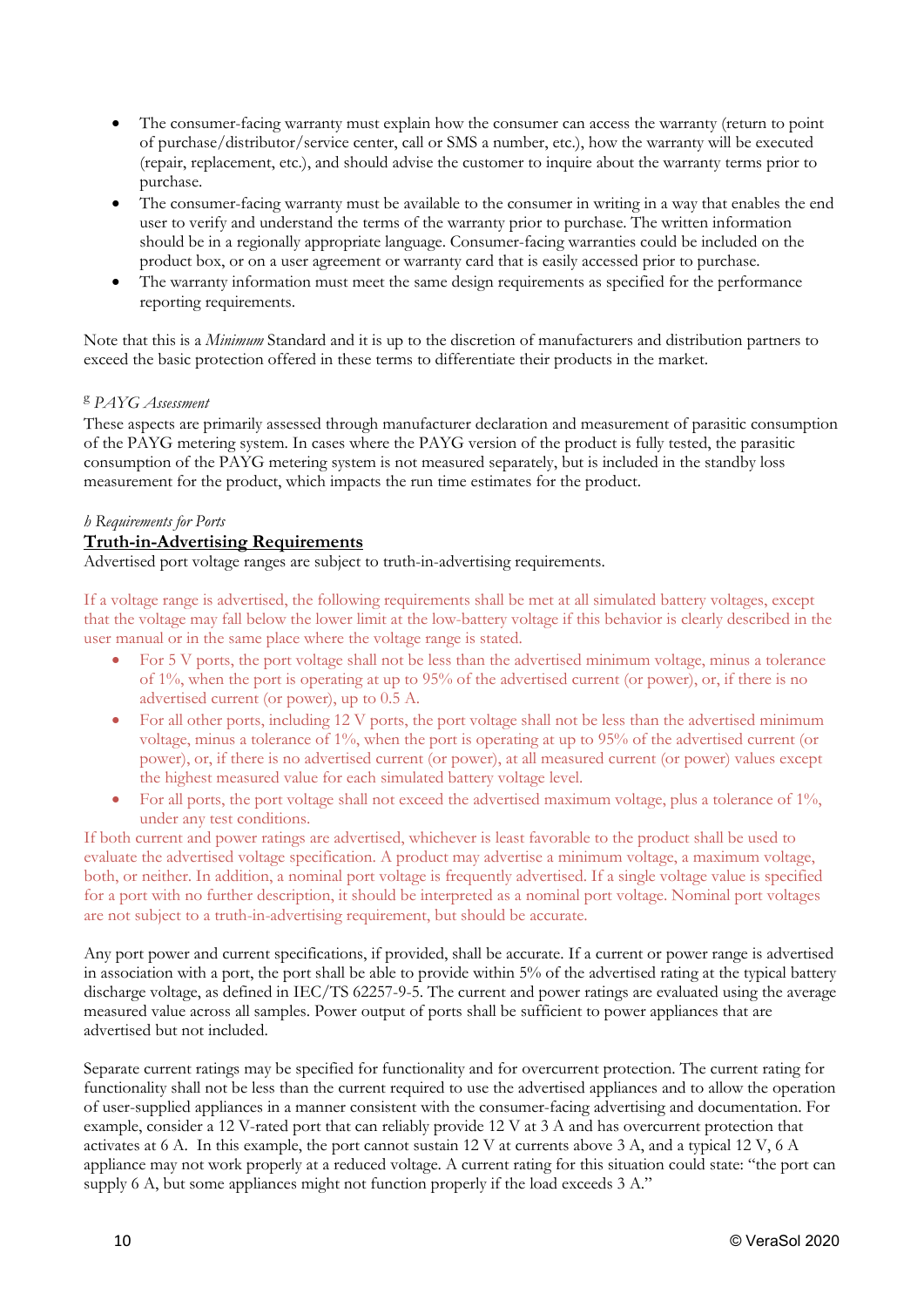# **Functionality Requirements**

Included appliances shall function when connected to ports and shall not be damaged or present a safety hazard over the entire voltage range of the port as assessed in the appliance operating voltage range test or the assessment of DC ports of IEC/TS 62257-9-5. Appliances shall function at all tested voltages, where "function" is defined as providing the expected service (e.g. lights turn on, television displays images and sound) for appliances without internal batteries, and is defined as charging for appliances with internal batteries. The appliance need not function when the product's battery is at the low-battery voltage if the feature or behavior is described in the user manual and the description is written in a way that is meaningful to a typical user; for example: "some appliances may not work when the battery is low."

### Non-standard connectors

Ports with a connector type that is not commonly used for 12 V or 5 V ports need not meet the functionality requirements below, provided that the consumer-facing advertising or documentation states that generic usersupplied or off-the-shelf appliances cannot be used and no adapter that converts the port to a commonly used connector type is included or described. The following receptacle types are not eligible for this exception unless modified so that standard or conventional plugs cannot be inserted:

- Any receptacle type defined by any version of the USB standard;
- A barrel jack of any dimensions;
- A cigarette lighter receptacle.

### 12 V ports

All ports advertised or reasonably expected to provide 12 V shall maintain a voltage of at least 10.5 V when the port is operating at up to 95% of the advertised current (or power), at all simulated voltages. If no current (or power) range is advertised, the port shall maintain a voltage of at least 10.5 V over the entire tested range of currents (or powers) except the highest measured current (or power). However, port voltages may fall below 10.5 V when the product's battery is at the low-battery voltage if the feature or behavior is described in the user manual and the description is written in a way that is meaningful to a typical user; for example: "some appliances may not work when the battery is low." At no time shall the port voltage exceed 15 V.

A port is reasonably expected to provide 12 V if any of the following are true (this is not an inclusive list):

- The port is a type defined by an industry standard or convention for use with 12 V systems, including but not limited to cigarette lighter receptacles.
- The product includes an adapter allowing such connectors to be used with the port (without changing the voltage), or such an adapter is separately advertised by the manufacturer.
- The port is advertised to work with one or more DC appliances (other than included lighting appliances).
- The nominal port voltage (whether advertised or not) is between 10.5 V and 15 V, or the range of measured port voltages overlaps with this range.

Ports that would be reasonably expected to provide 12 V, but meet all of the following criteria, need not comply with the lower voltage limit of 10.5 V:

- The port is not a cigarette lighter receptacle and no adapter to convert the port to a cigarette lighter receptacle is included or advertised.
- One of the following is true:
	- o The consumer-facing documentation and advertising materials, including but not limited to the packaging, user manual, and manufacturer's website, do not imply that the product can be used with any appliances other than the included lighting appliances or depict such use, or
	- o There is a prominent consumer-facing statement on the product box or user agreement clearly stating that the product can be used only with manufacturer-supplied appliances, whether included or sold separately. No other consumer-facing information may contradict this statement.

Ports that meet the requirements above need not comply with the upper voltage limit if there is a consumer-facing warning on the packaging or user manual that clearly states that user-supplied appliances can be damaged if connected to the port.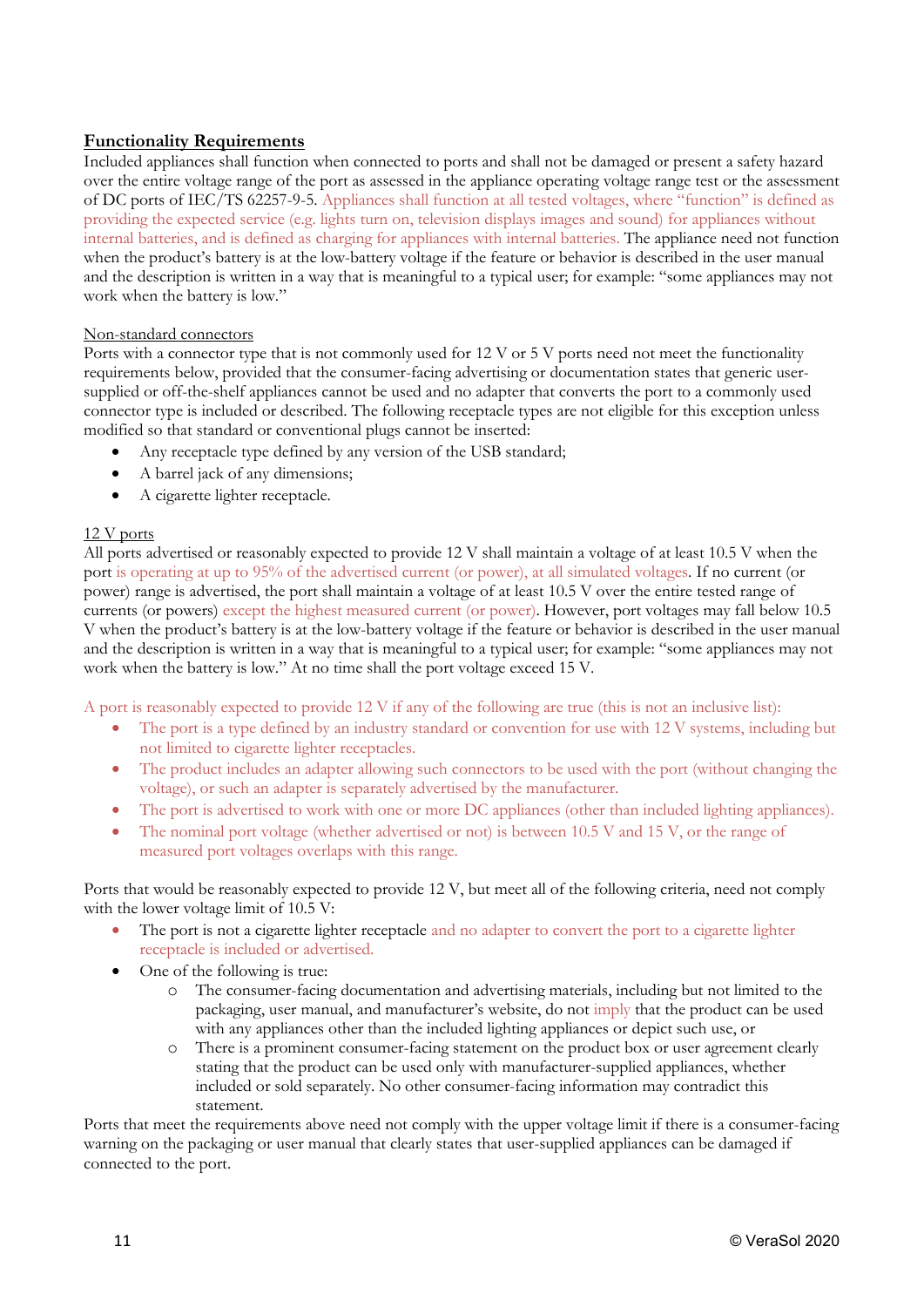### 5 V ports

All ports with a USB form factor and all 5 V ports advertised or reasonably expected to be used for mobile phone charging (including barrel plugs) must meet the requirements below. These standards are based on the USB Battery Charging Specification Revision 1.2 (USB Implementers Forum, 2012), with some modifications to address common charging requirements in the off-grid product market. Ports must comply with these default limits unless an acceptable reason and clear justification is presented for the port managing current and voltage in a different manner. Acceptance of alternate management schemes is at the discretion of the market development program, government, or other entity using this document.

- USB ports shall be able to provide at least 0.5 A at all simulated battery voltages when tested according to IEC/TS 62257-9-5.
- Voltage requirements when the port is operating at a current less than or equal to 0.5 A or 95% of the advertised maximum current (or a power less than or equal to 95% of the advertised power), whichever is greater:
	- o Minimum steady-state voltage: 4.5 V at all simulated battery voltages except the low-battery voltage; 4.25 V at the low-battery voltage.
	- o Maximum steady-state voltage: 5.5 V
- Voltage requirements when the port is operating at a current greater than 0.5 A or 95% of the advertised maximum current (or a power greater than 95% of the advertised power), whichever is greater:
	- o No minimum steady-state voltage requirement
	- o Maximum steady-state voltage: 5.5 V

Separate current ratings may be specified for functionality and for overcurrent protection. The upper limit above refers to the advertised maximum current for functionality.

The minimum steady-state voltage requirement at the low-battery voltage (4.25 V), may be waived if the port behavior is described in the user manual in a way that is meaningful to a typical user. If this requirement is met, the port may turn off at the low-battery voltage or operate with an output voltage less than 4.25 V. For example, if the port does not function when the battery is low, the following language could be used: "When the battery is low, the USB port will turn off, but the lights will continue to work."

In the special case that a product has at least two USB ports and at least one of these ports meets the voltage requirements for 5 V ports listed above, the other port may be designed to provide a voltage that exceeds 5.5 V. The maximum steady-state voltage of this port must not exceed 6.0 V under any test conditions and must comply with all other 5 V port requirements listed above. The user manual must include a description of the difference between the two ports, indicate which port is higher voltage, provide a way to identify each port, and state that not all devices will be compatible with the higher voltage port.

There are no requirements for dynamic port performance and the dynamic portion of the ports assessment need not be conducted.

### Ports powered directly from a PV module

Ports that are powered directly from a PV module (without a battery) can be tested by supplying power to the PV input using the apparatus from the solar charge test of IEC TS 62257-9-5 to simulate the PV module performance at TMOT (50°C and 1 000 W/m2). All functionality requirements that would normally apply at the typical battery discharge voltage shall apply under these conditions. These ports can also be tested using natural sunlight or a solar simulator meeting the requirements of IEC 60904-9 class BBB. If the product advertises that a mobile phone or other appliance can be charged directly from the PV module, the PV module output should be considered a "port" and should be evaluated according to the requirements described above.

# i *Notes on Lumen Maintenance*

The lumen maintenance standard can be assessed using a 2000-hour test or an expedited method that requires LM80 data for the LEDs. Each of these procedures is outlined in Annex J of IEC/TS 62257-9-5. If the 2000 hour test is used, and the pass/fail determination is made at 1000 hours, the test may continue to complete the 2000 hours with no further verdict. The expedited method includes a 500-hour lumen maintenance test and single point temperature measurements of the LED array. The temperature measurements are compared to IESNA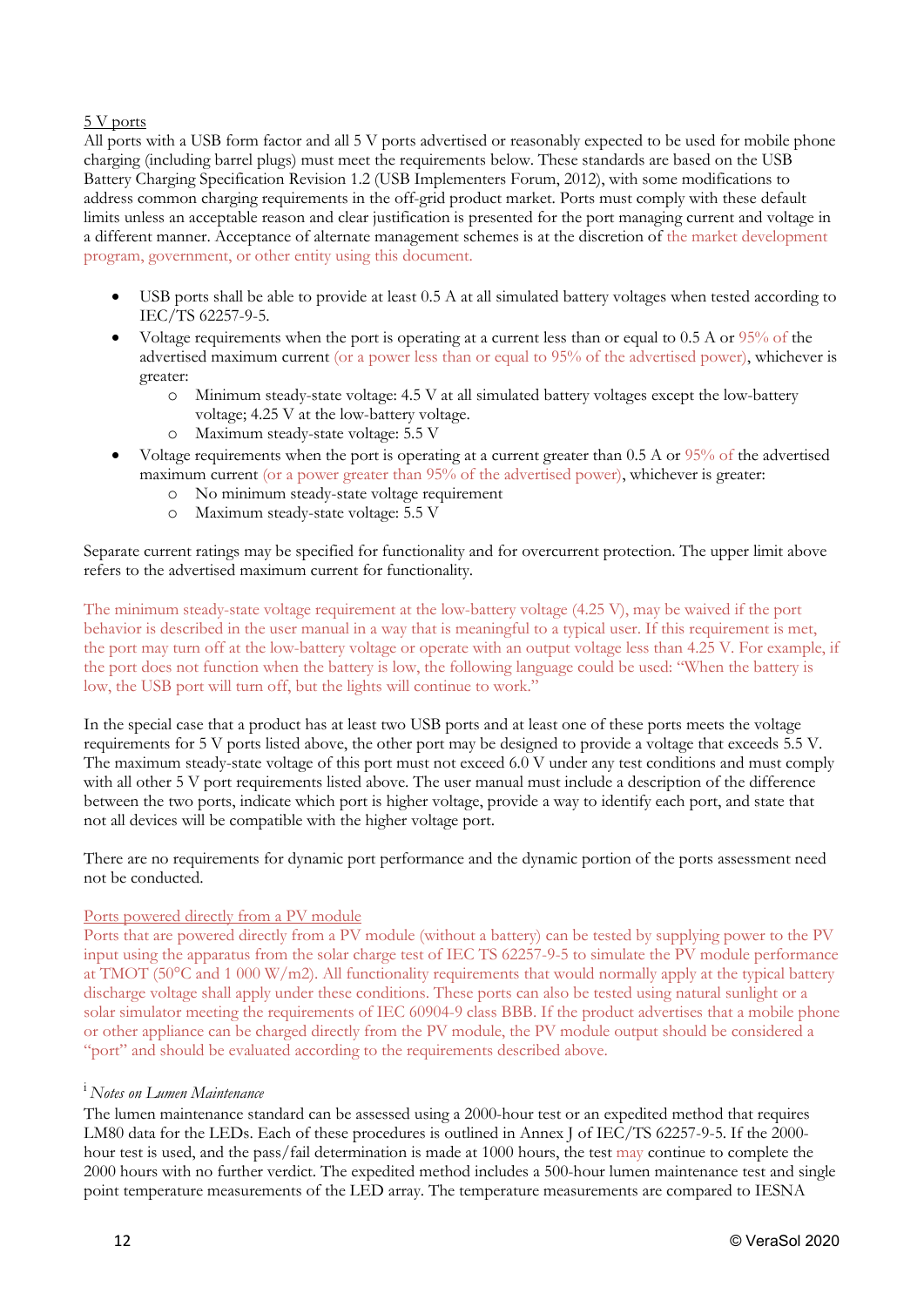LM80-08 data from the LED manufacturer to determine the lumen maintenance at 2000 hours. For the LM80 method, the lumen maintenance of all samples at 500 hours must be greater than 95% and the average estimated lumen maintenance at 2000 hours must be  $\geq 90\%$  of initial light output, with no more than one sample below 85%. The LM80 test is intended as a way to expedite products entering the market and shall not be used for Renewal or Market Check Method tests.

For products that undergo 500-hour tests with a sample size of two  $(n=2)$  to qualify for or maintain program support (Renewal, Market Check Method or Accelerated Verification Method tests), both samples must maintain  $\geq$  95% of initial light output at 500 hours. If a product fails the 500-hour test, re-testing for the full 2000 hours with either 4 or 6 samples, depending on the product type will be required.

# j *AC Charger Safety*

Approved marks: UL, CE, TÜV, CCC, or similar, with accompanying valid documentation of testing by an accredited test laboratory. Detailed guidelines are described in the [AC Charger Safety Approval Policy.](https://www.lightingglobal.org/resource/ac-charger-safety-approval-policy/)

#### <sup>k</sup> *Wiring and Connector Assessment*

This includes that all external cords provided with the product must be capable of carrying the electric currents present during normal operation without exceeding  $50^{\circ}$ C  $\pm$  3  $^{\circ}$ C (measured at 25  $^{\circ}$ C  $\pm$  3  $^{\circ}$ C ambient temperature). This requirement is primarily assessed using a declaration from the manufacturer.

# <sup>l</sup> *PV Safety Tests*

The procedures for these PV safety tests are included as annexes in IEC TS 62257-9-8, but are intended to be added to a future version of IEC TS 62257-9-5. Outside test results to IEC 61730 (all parts) or IEC 61215 (all parts) from an accredited laboratory may be provided to meet some of these requirements. For such testing, the sampling requirements of IEC TS 62257-9-5 do not apply, and sample sizes shall be as specified in the referenced standard. The visual screening, wiring inspection, and when applicable, the bending or folding test, will be conducted on all PV modules, regardless of whether the module already meets the requirements of IEC 61730 or IEC 61215.

#### <sup>m</sup>*Battery Charge Control Details*

[Table](#page-13-0) 2 contains default battery deep discharge protection voltages and [Table 3](#page-13-1) contains default battery overcharge protection voltages specific to the four common types (i.e., chemistries) of batteries. The deep discharge protection voltage measured according to IEC TS 62257-9-5 shall not be less than the minimum value given in [Table](#page-13-0) 2 or the value specified by the battery manufacturer, whichever is less. The deep discharge protection voltage for nickel-metal hydride batteries shall not exceed the maximum value given in [Table](#page-13-0) 2 or the value specified by the battery manufacturer, whichever is greater.

The overcharge protection voltage measured according to IEC TS 62257-9-5 shall not exceed the maximum value given in [Table 3](#page-13-1) or the value specified by the battery manufacturer, whichever is greater. The overcharge protection voltage for lead-acid batteries shall not be less than the minimum value given in [Table 3](#page-13-1) or the value specified by the battery manufacturer, whichever is less. The test laboratory should discontinue the test if the cell temperature exceeds the value given in IEC TS 62257-9-5 or the value specified by the manufacturer, whichever is greater.

Note that the minimum voltage specification for nickel-based batteries only applies in cases where more than one cell is wired in series and if a product with a nickel-based battery meets the requirements of the passive overcharge protection test of IEC TS 62257-9-5, there is no overcharge protection voltage requirement. (There is no passive overcharge protection test for any other battery type.)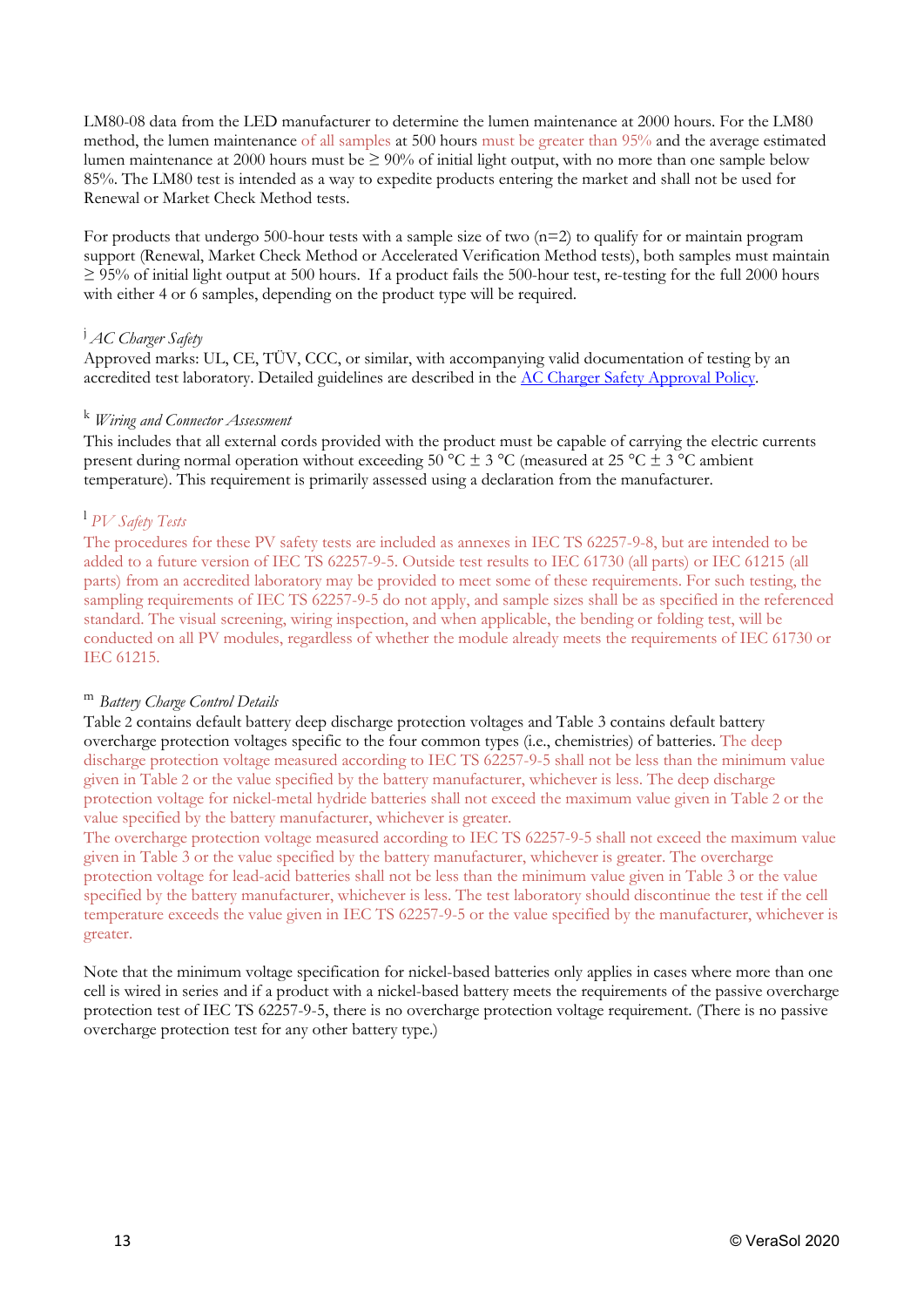<span id="page-13-0"></span>

|                                                                                                                                                                                                            | Deep discharge protection voltage $(V/\text{cell})$ |         |         |
|------------------------------------------------------------------------------------------------------------------------------------------------------------------------------------------------------------|-----------------------------------------------------|---------|---------|
| <b>Battery</b> type                                                                                                                                                                                        | Recommended                                         | Minimum | Maximum |
| Lead-acid                                                                                                                                                                                                  | $\geq 2.00$                                         | 1.95    | --      |
| Lithium-ion                                                                                                                                                                                                | $\geq 3.00$                                         | 2.95    |         |
| Lithium iron phosphate                                                                                                                                                                                     | $\geq 2.50$                                         | 2.45    |         |
| Nickel-metal hydride                                                                                                                                                                                       | $= 1.00$                                            | 0.95    | 1.10    |
| Note: The recommended values for lead-acid batteries correspond to a depth of discharge (DoD) of<br>exaggering to 500 which is no general deliver in a series the explosite of the better In prestige, the |                                                     |         |         |

**Table 2. Default battery deep discharge protection voltage specifications** 

approximately 50%, which is recommended to improve the cycle life of the battery. In practice, the recommended deep discharge will vary according to the design of the battery and the desired cycle life. The recommended values for other battery types are designed to protect the battery from damage.

| Table 3. Default battery overcharge protection voltage specifications |
|-----------------------------------------------------------------------|
|-----------------------------------------------------------------------|

<span id="page-13-1"></span>

|                        | $\mathbf{C}$<br>Overcharge protection voltage<br>(V/cell) |         |         |  |
|------------------------|-----------------------------------------------------------|---------|---------|--|
| <b>Battery type</b>    | Recommended                                               | Minimum | Maximum |  |
| Lead-acid              | $= 2.40$                                                  | 2.35    | 2.45    |  |
| Lithium-ion            | $\leq 4.20$                                               | $- -$   | 4.25    |  |
| Lithium iron phosphate | $\leq$ 3.65                                               | $- -$   | 3.70    |  |
| Nickel-metal hydride   | $\leq 1.45$                                               |         | 1.50    |  |

# <sup>n</sup> *Charge Control Exception for Certain PAYG Products*

The requirement for PAYG products to be able to charge the battery in a disabled state may be waived for products using lithium-based batteries in cases where the product is designed to protect the battery from damage when not charged for extended durations (e.g. up to one year). The design shall also ensure the product can still charge once payment is made and the charging system is re-connected. The preventive measures shall address both the discharge during use and self-discharge of the battery and shall prevent the battery from being charged if it has been discharged to an unsafe voltage. [Allowing a lithium cell to discharge below 0% state of charge can cause the anode's copper foil to dissolve and redeposit, forming conductive bridges from the anode to the cathode. If the damaged cell is then recharged, these bridges can cause internal short circuits that can initiate thermal runaway leading to explosion. Recharging a lithium cell after it has discharged below 0% can be unsafe.]

# <sup>o</sup>*Battery Durability Storage Test Exceptions and Details*

The battery durability storage test requirement may be waived for flooded lead acid batteries which are shipped dry. (In cases where batteries are shipped dry, manufacturers must provide the test labs with an adequate amount of the appropriate electrolyte solution or accurately specify the density and composition of the solution to be used.) The requirement may also be waived for lithium iron phosphate batteries that have been tested according to and meet the requirements of the type tests specified in IEC 61427-1; third-party test results to IEC 61427-1 from an accredited laboratory may be provided as evidence.

When undergoing MCM, AVM, or renewal testing (i.e., testing with a sample size less than 4), no sample shall have a capacity loss exceeding 35% following the battery durability storage test.

# <sup>p</sup> *PAYG Quality and Durability*

All applicable quality and durability standards are extended to PAYG components, such as remote-entry keypads, integrated circuits, and any other hardware systems that are included with the product.

### <sup>q</sup> *References to Other Standards*

Some quality and durability requirements may be waived for non-lighting appliances that can be proven to meet other relevant standards. For instance, the following tests may be waived if the manufacturer provides evidence (test report, certification and/or other relevant documentation) showing that the appliance meets an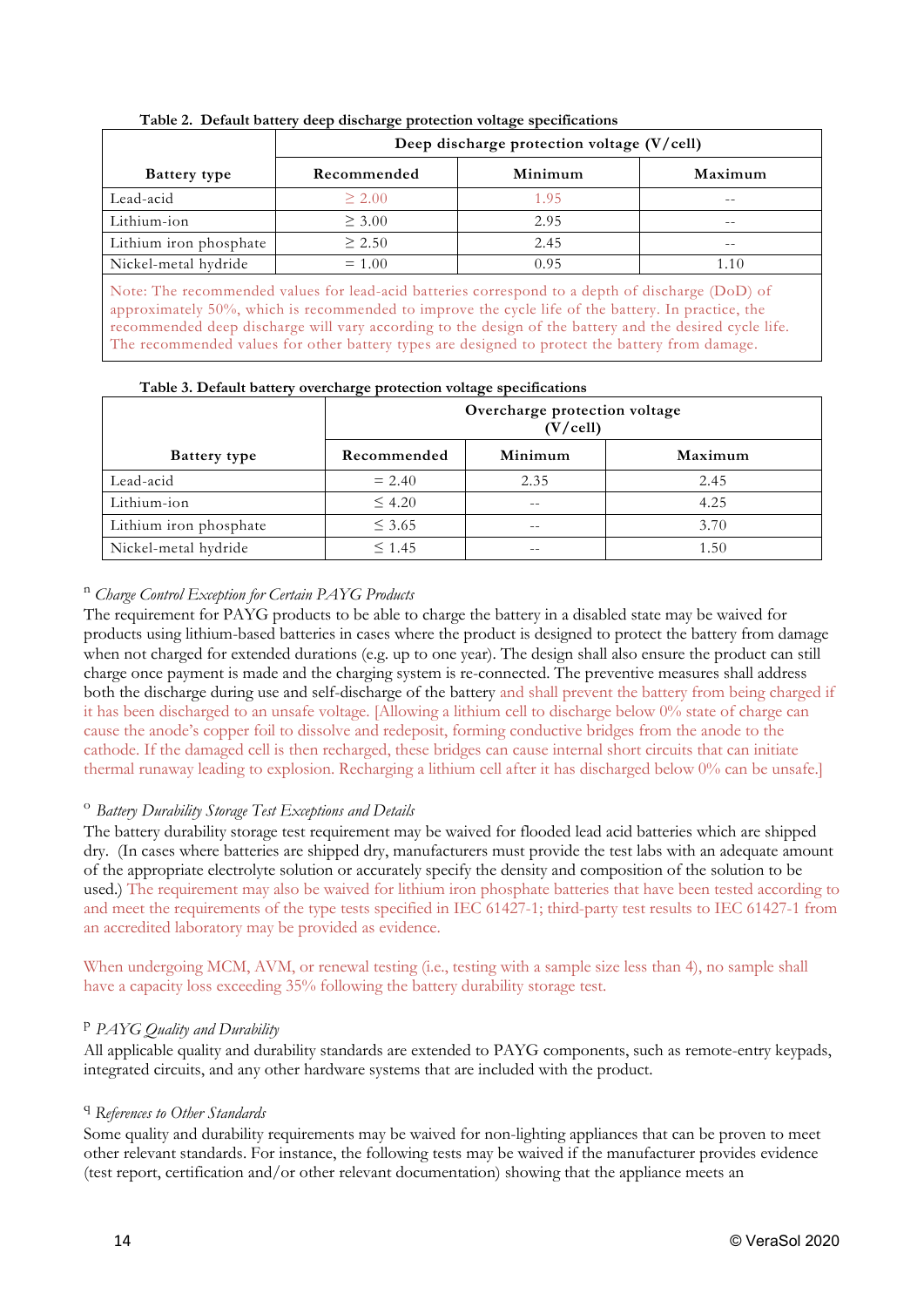internationally recognized standard for appliance safety, such as IEC 60065 or IEC 62368-1 (for TVs and radios) and IEC 60335 (for fans).

- Physical ingress protection,
- Strain relief.
- Switch, gooseneck, moving part, and connector durability,
- Drop test,

Additionally, for PV modules, IEC 61215 (all parts) may be referenced in lieu of PV module ingress protection tests (the physical ingress protection test and the water ingress protection test and level of water protection). If the IEC 61215 "robustness of terminations" test was conducted and the cable included with the samples under test is of the type specified by the PV module manufacturer, then the PV module does not need to undergo the strain relief test. Regardless, the PV module shall be tested according to the photovoltaic module I-V characteristics test of IEC TS 62257-9-5 for use in the solar charge test and energy service calculations and shall undergo the visual screening and wiring inspection PV safety tests.

At the discretion of the market development program, government, or other organization using this document, other internationally recognized standards may be referenced in lieu of certain appliance tests specified in IEC TS 62257-9-5. For example, Global LEAP testing may be referenced in lieu of the power consumption test, appliance operating voltage range test, and physical ingress protection test for TVs, fans, and refrigerators.

If a lighting appliance without a battery has been tested according to IEC TS 62257-12-1, results may be referenced for light output, physical and water ingress, mechanical durability, light distribution, lumen maintenance, and appliance voltage range, though some conditions apply.

### <sup>r</sup> *PV Cable Length*

PV cables must be at least 3 m long when connecting a "fixed indoor" or "portable separate" component to the PV module or any other fixed outdoor component. Otherwise, components will be considered "fixed outdoor" or "portable integrated."

### <sup>s</sup> *Water Ingress Protection Details*

There are two alternative water protection compliance pathways to meeting the IP class requirements. In one alternative ("technical equivalent"), the whole system of protection (ingress protection + electronic circuit protection + manufacturing QC) is evaluated to determine if the protection level is equivalent to that of a product with the required level of ingress protection. In another alternative ("warning label") there are clear messages to the consumer about the degree of protection from water. The warning level messages must meet specific guidelines. The pathways and associated guidelines are described in greater detail in a document titled ["Integrated](https://www.lightingglobal.org/resource/integrated-water-protection-assessment/)  [Water Protection Assessment.](https://www.lightingglobal.org/resource/integrated-water-protection-assessment/)" Additional guidance on testing IP requirements for PV modules is in a document titled ["Test Methods for Ingress Protection for](https://www.lightingglobal.org/resource/ip-test-methods-for-pv-modules/) PV Modules."

Remote controls that do not include built-in lights or radios and are associated with fixed-indoor components need not meet water ingress requirements even if the remote control is portable.

### <sup>t</sup> *Dangerous Failures*

Dangerous failures are defined as those which may expose the user to physical harm, such as harmful chemicals, heat (e.g., from an electrical short or fire), or sharp materials (e.g. broken glass).

### <sup>u</sup> *Mechanisms Expected to be Used Primarily During Installation*

Most switches and connectors are considered to be intended for regular use. Mechanisms expected to be used primarily during installation are limited to only a few cases, such as:

- A safety-disconnect switch or circuit breaker that is turned on after installation and only turned off for maintenance.
- Connectors dedicated to light points that are specifically designed and explicitly stated to be for permanent installation and are not intended to be relocated after installation
- A moving part that will be fixed in place during installation so that it cannot be moved again.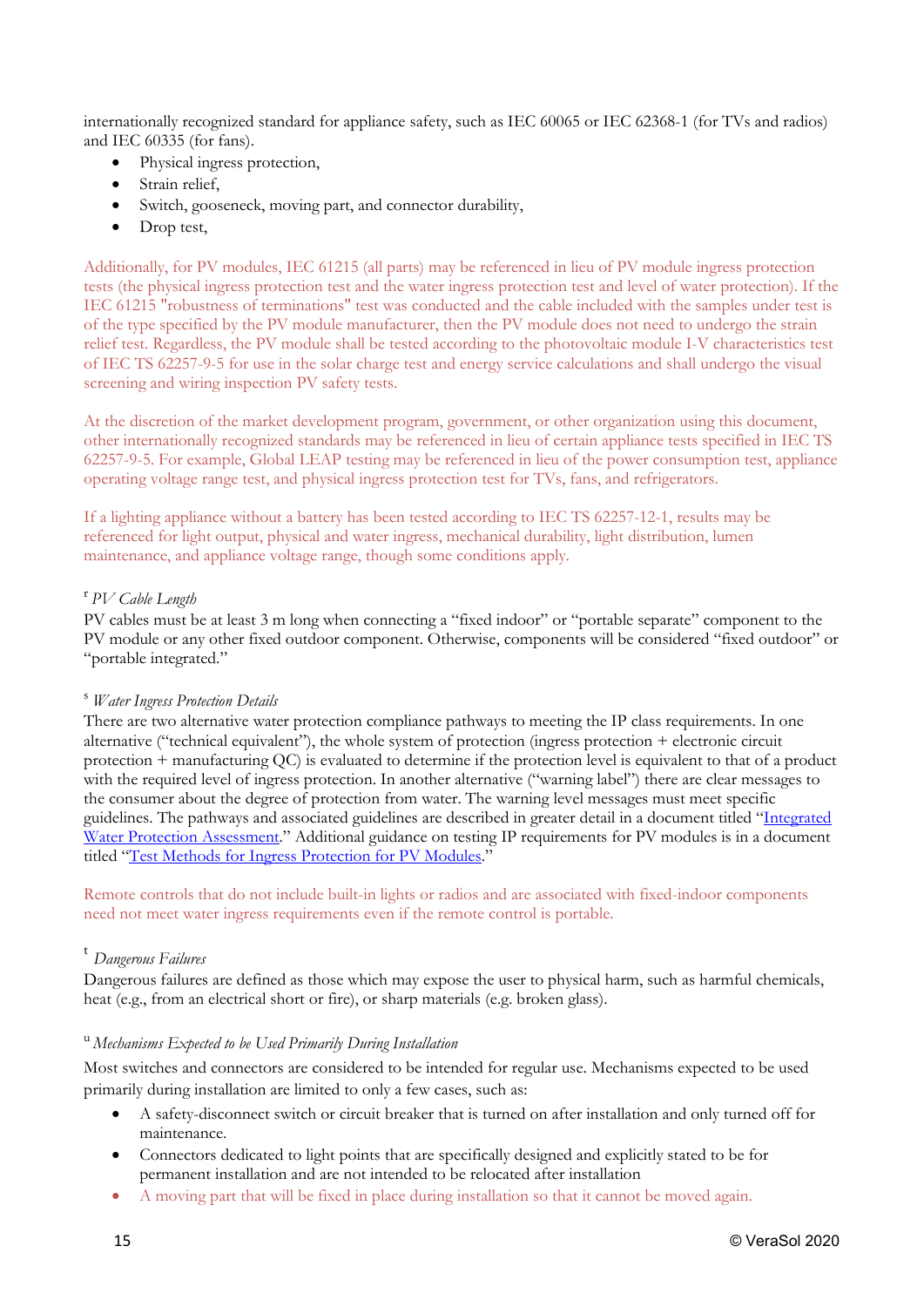# <sup>v</sup> *Outdoor Cables*

Requirements for outdoor cables are detailed in the " [Solar Home System Testing Policy for Outdoor-rated](https://www.lightingglobal.org/resource/outdoor-cable-policy/)  [Cables.](https://www.lightingglobal.org/resource/outdoor-cable-policy/)"

### <sup>w</sup> *PV Overvoltage Details*

If the product has output ports, the product shall have sufficient protection from PV overvoltage as determined by the PV overvoltage protection test of IEC/TS 62257-9-5. This test is used to verify that if the battery is disconnected or isolated, the system will not be damaged, the PV open-circuit voltage will not be present on load terminals and the load terminals will maintain a voltage that is safe for their intended uses. For ports with a nominal port voltage of 5 V, the allowable port voltage limit shall be 6.0 V, which deviates from the limit listed in IEC/TS 62257-9-5. Allowable port voltage limits for 6 V and 12 V ports are as listed in IEC TS 62257-9-5. If the allowable port voltage limit for a port is not listed in IEC TS 62257-9-5, the allowable port voltage limit shall be 1.3167 times the nominal voltage of the port (e.g. the limit for a 9 V port would be 11.85 V). The PV overvoltage protection requirement is not applicable to ports that are powered directly from a PV module (without a battery).

### <sup>x</sup> *Electrical Connection Requirements*

All electrical connections, other than permanently installed connections made at the time of installation, must be made using plug-and-socket connectors without the use of tools.

Permanently installed connections that are made at the time of installation may be made with screw terminals, spring or lever-actuated terminals, quick disconnect (blade) terminals, or similar methods, provided that the following requirements are met:

- The connection is straightforward to make, provides a good quality electrical connection, and does not require technical expertise to make, such as wrapping wire in a specific direction, soldering, or crimping in the field. For example, the following connections are **not** eligible (note, this is not a comprehensive list):
	- o Alligator (crocodile) clips
	- o Connections made in the field that require soldering or crimping
	- o Screw terminals or binding posts in which the wire is wrapped around the screw and held in place with the screw head or nut, rather than being clamped between two plates or washers. For instance, some binding posts have a hole to insert the wire; in others the wire needs to be wrapped around the post. The latter type requires slightly more care to make a good connection; those that require wrapping the wire are not permitted due to the increased likelihood of the connection being improperly made.
	- Twist-on wire connectors (wire nuts) or wires twisted together
- Adequate instructions are provided for making each type of connection, including:
	- o A list of all required tools.
	- Sufficient instructions, including illustrations, to make each type of connection so that it will be safe and reliable.
- After installation, all terminals, other than connections on the charge controller, must be insulated so that no live electrical parts can be contacted or must be enclosed in a way that the component would meet IP2x (i.e., a 12.5 mm probe cannot enter the enclosure where the terminals are located). In the case of battery terminals, only one terminal must be insulated.

Connectors on charge controllers need not be enclosed or insulated, but shall be designed in a way to minimize the potential for short-circuiting, such as with plastic dividers.

Additionally, the leads from the battery to the charge controller shall have short circuit protection which will be assessed by inspection. This protection shall be located as close to the battery as practical.

Overcurrent protection for the PV module or array shall meet the requirements of IEC 60364-7- 712:712.43 unless all of the following criteria are met:

- o The potential maximum current from all sources (the entire array) does not exceed the ampacity of the conductors.
- o The battery or load is incapable of back-feeding power to the array.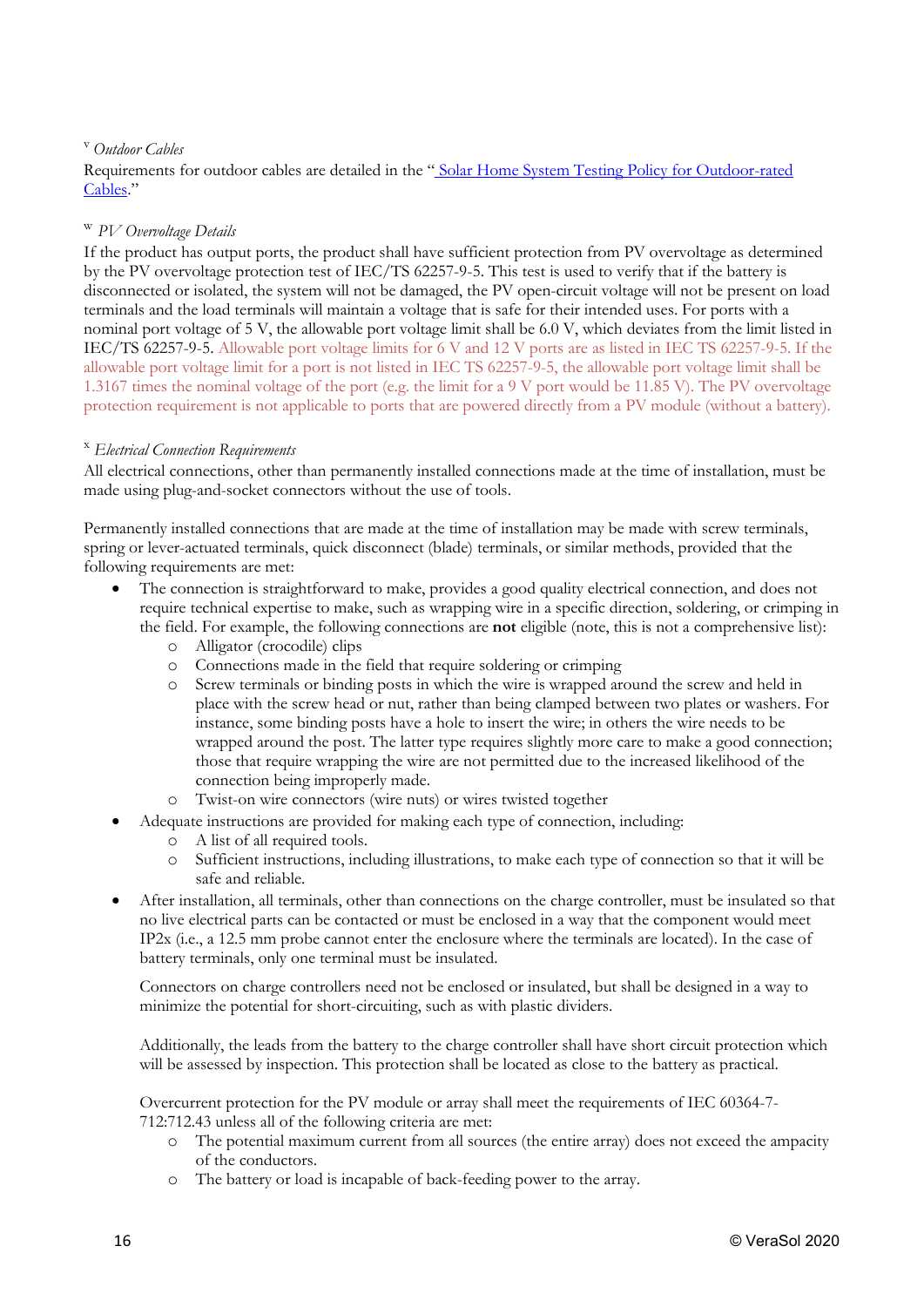- o The array has no more than two identical modules (or series-connected strings of identical modules) wired in parallel.
- All terminals for loads are considered ports and are subject to the ports and protection tests, which include the overcurrent protection and PV overvoltage. The entire product is subject to the miswiring test.
- Adequate strain relief shall be provided for all screw terminal connections. The method for providing strain relief shall be clearly described in the installation instructions and, if any equipment or devices are required (other than commonly available tools such as flat or Phillips screwdrivers, pliers, wire cutters, or manual wire strippers), these shall be included with the kit. Easily disconnected terminals, like blade terminals, are only permissible if enclosed in a way that the consumer cannot easily access the terminals during normal use.
- A means is provided and described in the instructions to identify wires or cables in order to avoid incorrect connections (e.g., color coding or labeling of wires).
- Any required tools other than commonly available tools (e.g. flat or Phillips screwdrivers, pliers, wire cutters, manual wire strippers) shall be included with the kit. Alternatively, for kits that are exclusively installed by the company's trained and authorized technicians, tools need not be included in the kit, but documentation shall be submitted confirming that the necessary tools are supplied to the installing technicians.
- All required materials (e.g. wire and terminals) are provided with the kit, supplied to the installing technician, or adequately specified to allow the installer to select the correct materials to make the connection. Note, for most kits, the required wire shall be included with the kit. For systems that are exclusively installed by the company's trained and authorized technicians, wire need not be included and sold with each kit. If wire is not included with the kit, the company shall provide a sufficient sample of the wire they provide to their installers for testing; the length of the sample may be specified by the test lab and must be of sufficient length to perform all of the required tests. The wire shall be accompanied by a declaration stating that the sample is representative of the wire used in the field and that the wire is appropriately sized for the system. The declaration and user or installation manual shall also specify the wire type and maximum distance for all wires in the system. The testing laboratory shall test the product using the minimum distance of wire for the lumen maintenance test and the maximum distance of wire for all other tests in IEC/TS 62257-9-5.
- All connectors or terminals shall be appropriate for the wire type and size, number of wires, current, voltage, and installation location. If terminals are for indoor use only, this limitation shall be clearly indicated in the installation instructions. Connectors shall be used within their design limits. The company is required to provide specifications for connectors from the connector manufacturer upon request.

NOTE: In most cases, these connections are not considered to be "sensitive electronics," and therefore the physical and water ingress protection requirements according to IEC/TS 62257-9-5 are as follows:

- For connectors in junction boxes on the back of PV modules: IP3x, or IP2x with technical protection
- For connectors permanently installed outdoors: IP55
- For connectors used indoors: no protection necessary (IP00)

[If connections other than plug-and-socket connectors are required, the following notice will be included in the VeraSol/Lighting Global Specification Sheet and Verification Letter/Type Approval and on the VeraSol/Lighting Global website: "Some connections required for installation of this product are not plug-and-play. VeraSol/Lighting Global verification assesses the performance of the system but cannot assess proper installation of the product."]

### <sup>y</sup> *User Manual Requirements*

At a minimum, the operation manual must contain graphical and/or written guidance on the following:

- How to connect the PV module to the unit for charging.
- Instructing the user not to shade the PV module.
- Facing the PV module surface toward sun.
- How to make all required permanent connections.
- How to connect all advertised appliances.